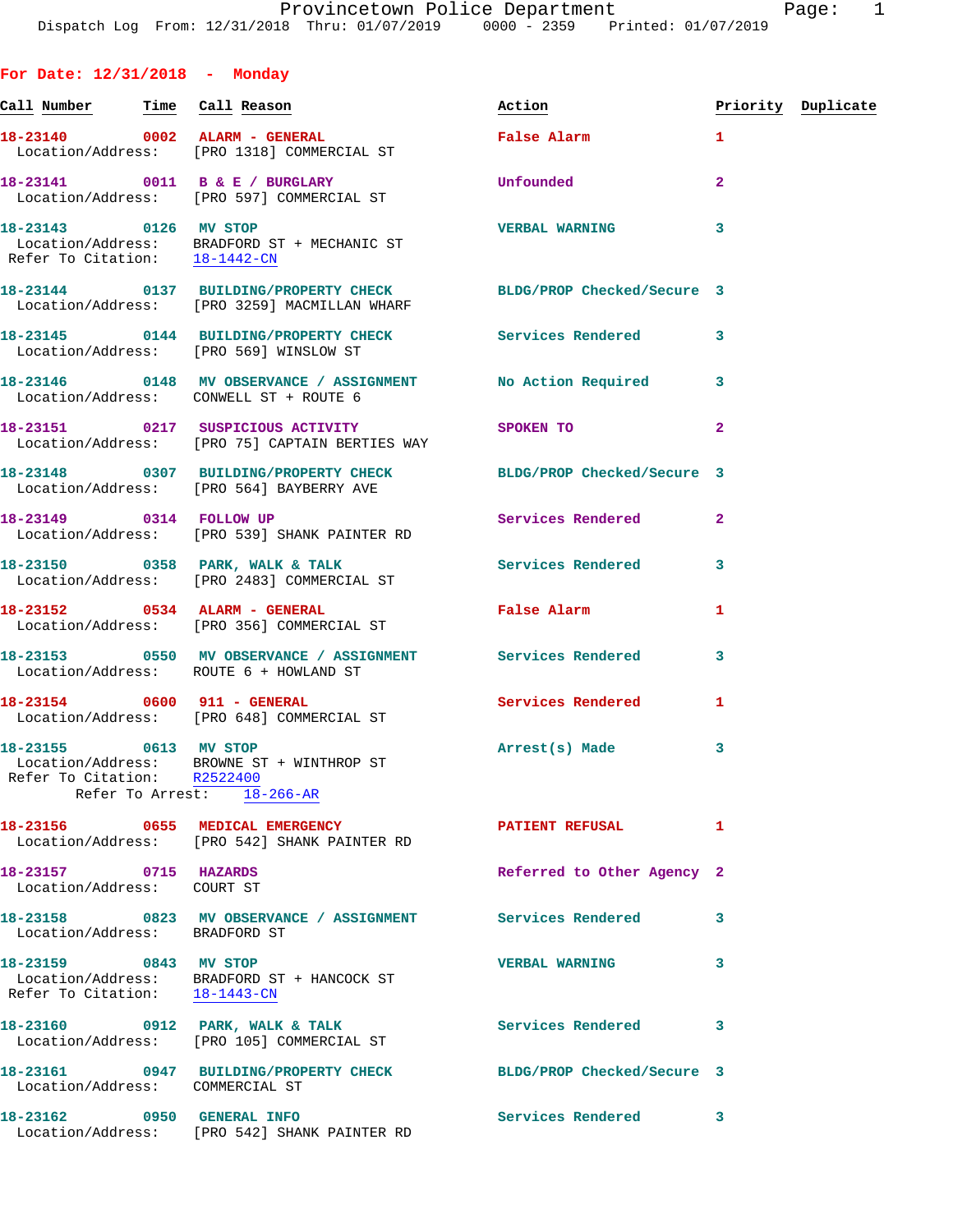| 18-23163 0959 FOLLOW UP<br>Location/Address: ROUTE 6<br>Refer To Accident: 18-139-AC           |                                                                                                        | Investigated               | $\overline{2}$          |
|------------------------------------------------------------------------------------------------|--------------------------------------------------------------------------------------------------------|----------------------------|-------------------------|
| 19-252 1007 ANIMAL CALL                                                                        | Location/Address: [PRO 1070] PLEASANT ST                                                               | Services Rendered 2        |                         |
|                                                                                                | $18-23164$ $1044$ PARK, WALK & TALK<br>Location/Address: [PRO 519] RACE POINT RD                       | <b>Services Rendered</b>   | 3                       |
| 18-23165 1102 MV STOP<br>Location/Address: RACE POINT RD<br>Refer To Citation: 18-1444-CN      |                                                                                                        | <b>VERBAL WARNING</b>      | 3                       |
|                                                                                                | 18-23166 1137 PARK, WALK & TALK<br>Location/Address: [PRO 1952] COMMERCIAL ST                          | Services Rendered 3        |                         |
|                                                                                                | 18-23167 1137 PARK, WALK & TALK<br>Location/Address: [PRO 3317] CEMETERY RD                            | BLDG/PROP Checked/Secure 3 |                         |
| 18-23168 1206 TRESPASS                                                                         | Location/Address: [PRO 1625] COMMERCIAL ST                                                             | Could Not Locate           | $\overline{2}$          |
| 18-23170 1301 LOST PROPERTY<br>Location/Address: WINTHROP ST                                   |                                                                                                        | <b>Services Rendered</b> 3 |                         |
| 18-23171 1311 MV COLLISION<br>Refer To Accident: 18-140-AC                                     | Location/Address: [PRO 539] SHANK PAINTER RD<br>Refer To Citation: R7274193                            | <b>Services Rendered</b> 1 |                         |
|                                                                                                | 18-23174 1356 MV COMPLAINT<br>Location/Address: [PRO 106] COMMERCIAL ST                                | Could Not Locate           | $\overline{2}$          |
| 18-23175 1422 MV COLLISION                                                                     | Location/Address: [PRO 3259] MACMILLAN WHARF                                                           | No Action Required         | $\mathbf{1}$            |
| Location/Address: SNAIL RD + ROUTE 6                                                           | 18-23176 1524 MV OBSERVANCE / ASSIGNMENT Services Rendered                                             |                            | $\overline{\mathbf{3}}$ |
| 18-23177 1536 MV STOP<br>Location/Address: [PRO 2518] ROUTE 6<br>Refer To Citation: 18-1445-CN |                                                                                                        | <b>VERBAL WARNING</b>      | 3                       |
|                                                                                                | 18-23178 1544 PARK, WALK & TALK<br>Location/Address: [PRO 2500] COMMERCIAL ST                          | Services Rendered          | 3                       |
|                                                                                                | 18-23179 1549 PARK, WALK & TALK<br>Location/Address: [PRO 3405] COMMERCIAL ST                          | Services Rendered 3        |                         |
| 18-23180 1551 TRESPASS<br>Location/Address: COMMERCIAL ST                                      |                                                                                                        | SPOKEN TO                  | $\mathbf{2}$            |
|                                                                                                | 18-23181   1614   BUILDING/PROPERTY CHECK<br>Location/Address: [PRO 2483] COMMERCIAL ST                | <b>Services Rendered</b>   | 3                       |
|                                                                                                | 18-23182 1625 PARK, WALK & TALK<br>Location/Address: [PRO 2500] COMMERCIAL ST                          | <b>Services Rendered</b>   | 3                       |
| Location/Address: [PRO 2520] PRINCE ST                                                         | 18-23185 1754 BUILDING/PROPERTY CHECK                                                                  | Services Rendered          | 3                       |
|                                                                                                | 18-23186 1755 MV OBSERVANCE / ASSIGNMENT Services Rendered<br>Location/Address: [PRO 4136] BRADFORD ST |                            | $\overline{\mathbf{3}}$ |
| 18-23187 1811 MEDICAL EMERGENCY<br>Location/Address: BRADFORD ST                               |                                                                                                        | Transported to Hospital 1  |                         |
| 18-23188 1821 MV STOP<br>Location/Address: [PRO 2513] ROUTE 6                                  |                                                                                                        | Citation / Warning Issue 3 |                         |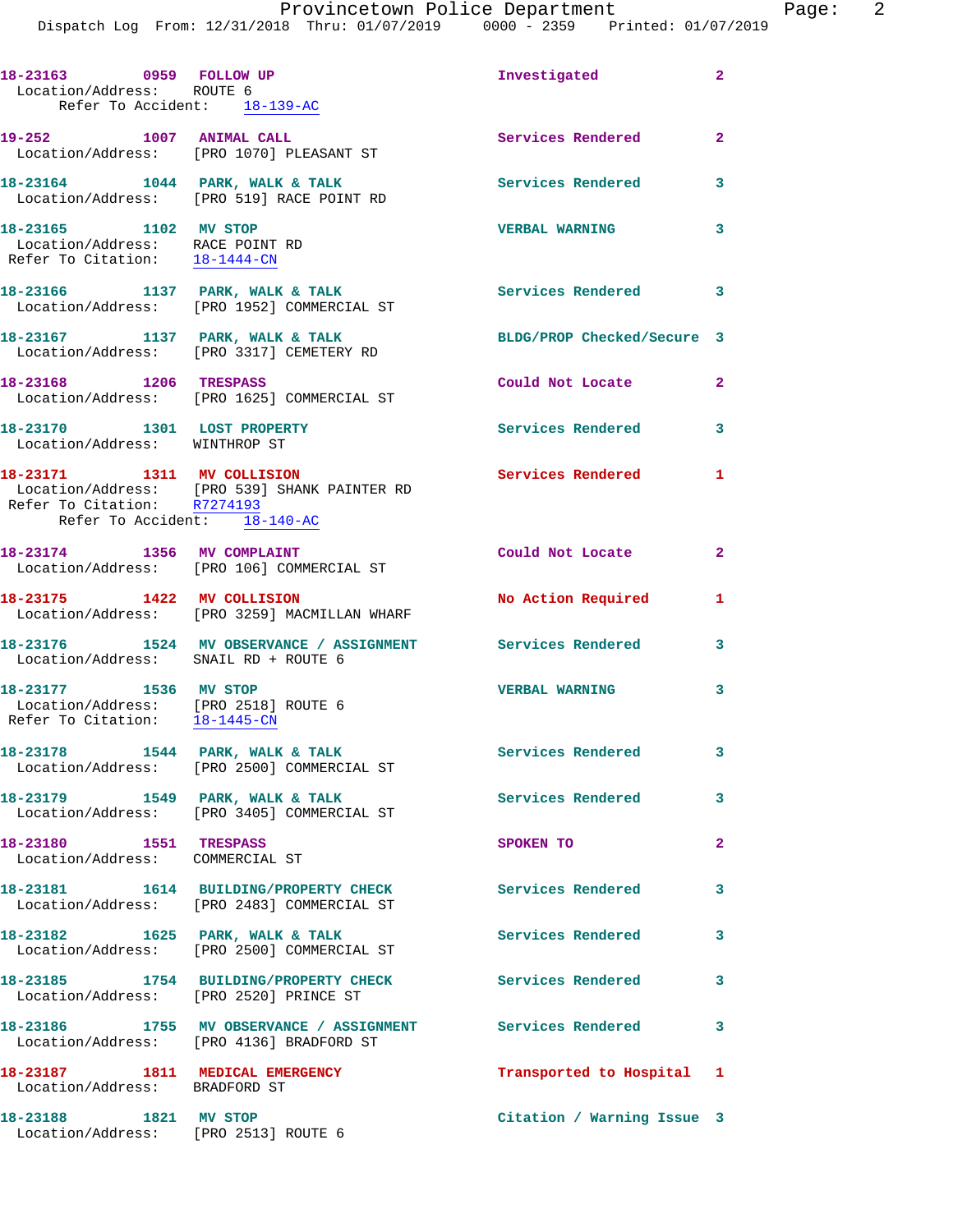| Refer To Citation: T1244268                                                            |                                                                                                      |                           |              |
|----------------------------------------------------------------------------------------|------------------------------------------------------------------------------------------------------|---------------------------|--------------|
|                                                                                        | 18-23190 1842 MEDICAL EMERGENCY<br>Location/Address: [PRO 3420] JOHNSON ST                           | Transported to Hospital 1 |              |
| 18-23191 1858 MV STOP                                                                  | Location/Address: [PRO 2577] BRADFORD ST<br>Refer To Citation: 18-1446-CN                            | <b>VERBAL WARNING</b>     | 3            |
|                                                                                        | 18-23193 1939 BUILDING/PROPERTY CHECK<br>Location/Address: [PRO 3165] RACE POINT RD                  | <b>Services Rendered</b>  | 3            |
| 18-23194 1940 MV STOP                                                                  | Location/Address: [PRO 3430] COMMERCIAL ST                                                           | No Action Required        | 3            |
|                                                                                        | 18-23195 1950 BUILDING/PROPERTY CHECK<br>Location/Address: [PRO 2540] RACE POINT RD                  | Services Rendered         | 3            |
| Location/Address:                                                                      | 18-23196 1952 BUILDING/PROPERTY CHECK<br>[PRO 517] RACE POINT RD                                     | <b>Services Rendered</b>  | 3            |
|                                                                                        | 18-23197 1953 BUILDING/PROPERTY CHECK<br>Location/Address: [PRO 2499] RACE POINT RD                  | Services Rendered         | 3            |
|                                                                                        | 18-23198 1957 BUILDING/PROPERTY CHECK<br>Location/Address: [PRO 2551] PROVINCELANDS RD               | Services Rendered         | 3            |
| 18-23199                                                                               | 2003 BUILDING/PROPERTY CHECK<br>Location/Address: [PRO 2490] PROVINCELANDS RD                        | Services Rendered         | 3            |
| 18-23200 2009 BAR CHECK                                                                | Location/Address: [PRO 399] COMMERCIAL ST                                                            | Services Rendered         | 3            |
| 2013 BAR CHECK<br>18-23201                                                             | Location/Address: [PRO 272] COMMERCIAL ST                                                            | Services Rendered         | 3            |
| 18-23202 2039 MV STOP<br>Location/Address: CONWELL ST<br>Refer To Citation: 18-1447-CN |                                                                                                      | <b>VERBAL WARNING</b>     | 3            |
| Location/Address: ROUTE 6 + SNAIL RD                                                   | 18-23203 2102 MV OBSERVANCE / ASSIGNMENT Services Rendered                                           |                           | 3            |
| 18-23204 2127 MV STOP<br>Refer To Citation: 18-1448-CN                                 | Location/Address: [PRO 2818] CONWELL ST                                                              | <b>VERBAL WARNING</b>     | 3            |
| Location/Address: WAREHAM ST                                                           | 18-23205 2148 BUILDING/PROPERTY CHECK Services Rendered                                              |                           | 3            |
| 18-23206 2157 MV STOP                                                                  | Location/Address: [PRO 399] COMMERCIAL ST<br>Refer To Citation: 18-1449-CN                           | <b>VERBAL WARNING</b>     | 3            |
| For Date: $01/01/2019$ - Tuesday                                                       |                                                                                                      |                           |              |
| 19-1                                                                                   | 0012 MEDICAL EMERGENCY<br>Location/Address: [PRO 542] SHANK PAINTER RD<br>Refer To $P/C$ : 18-268-AR | Services Rendered 1       |              |
| 19-2 0038 NOISE COMPLAINT<br>Location/Address: WEST VINE ST                            |                                                                                                      | SPOKEN TO                 | 3            |
| 19-3 0048 MEDICAL EMERGENCY<br>Location/Address: [PRO 82] CENTER ST                    |                                                                                                      | Transported to Hospital 1 |              |
| 19-4 0054 MV COMPLAINT<br>Location/Address: [PRO 2519] ROUTE 6                         |                                                                                                      | Could Not Locate          | $\mathbf{2}$ |

19-6 **0152 MV OBSERVANCE / ASSIGNMENT** Services Rendered 3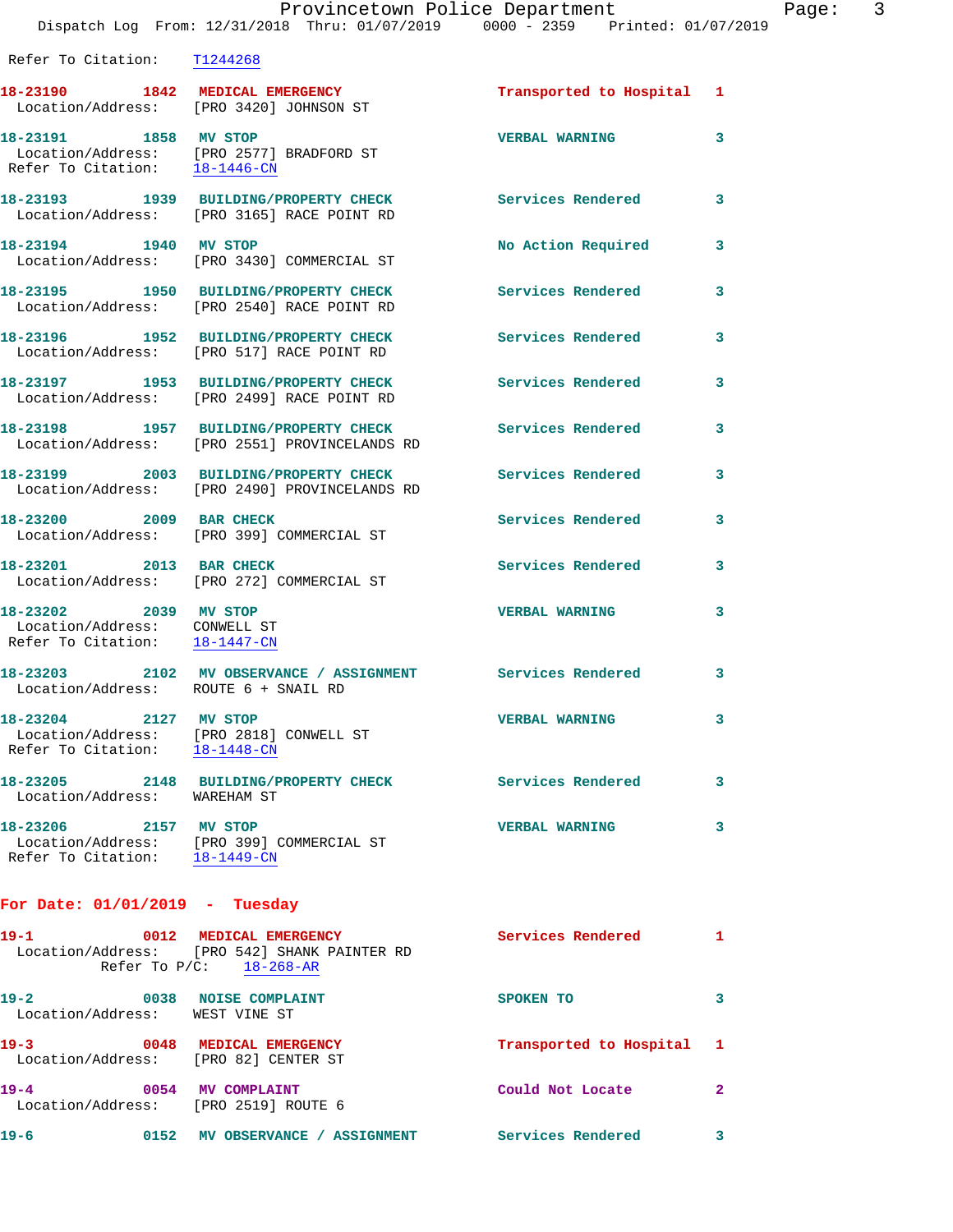|                                                                                            | Provincetown Police Department<br>Dispatch Log From: 12/31/2018 Thru: 01/07/2019 0000 - 2359 Printed: 01/07/2019 |                            |                         |
|--------------------------------------------------------------------------------------------|------------------------------------------------------------------------------------------------------------------|----------------------------|-------------------------|
|                                                                                            | Location/Address: [PRO 595] BRADFORD ST                                                                          |                            |                         |
|                                                                                            | 19-7 0221 MV OBSERVANCE / ASSIGNMENT Services Rendered<br>Location/Address: [PRO 2577] BRADFORD ST               |                            | 3                       |
|                                                                                            | 19-8 0235 BUILDING/PROPERTY CHECK Services Rendered<br>Location/Address: [PRO 3259] MACMILLAN WHARF              |                            | 3                       |
| 19-9 0249 MV COMPLAINT<br>Location/Address: [PRO 2521] ROUTE 6                             |                                                                                                                  | <b>GONE ON ARRIVAL</b>     | $\overline{a}$          |
| Location/Address: ROUTE 6 + SNAIL RD                                                       | 19-10 0254 MV OBSERVANCE / ASSIGNMENT Services Rendered                                                          |                            | 3                       |
|                                                                                            | 19-11 0326 BUILDING/PROPERTY CHECK<br>Location/Address: [PRO 530] SHANK PAINTER RD                               | BLDG/PROP Checked/Secure 3 |                         |
| Location/Address: [PRO 413] CONWELL ST                                                     | 19-12 0454 BUILDING/PROPERTY CHECK BLDG/PROP Checked/Secure 3                                                    |                            |                         |
|                                                                                            | 19-13 0534 BUILDING/PROPERTY CHECK<br>Location/Address: [PRO 3430] COMMERCIAL ST                                 | BLDG/PROP Checked/Secure 3 |                         |
|                                                                                            | 19-14 0612 BUILDING/PROPERTY CHECK BLDG/PROP Checked/Secure 3<br>Location/Address: [PRO 554] TREMONT ST          |                            |                         |
|                                                                                            | 19-15 0746 MV OBSERVANCE / ASSIGNMENT Services Rendered<br>Location/Address: SNAIL RD + COMMERCIAL ST            |                            | 3                       |
|                                                                                            | 19-16 0805 MEDICAL EMERGENCY<br>Location/Address: [PRO 356] COMMERCIAL ST                                        | <b>PATIENT REFUSAL</b>     | 1                       |
|                                                                                            | 19-18 0828 BUILDING/PROPERTY CHECK<br>Location/Address: [PRO 2483] COMMERCIAL ST                                 | Services Rendered          | 3                       |
|                                                                                            | 19-19 19 0838 BUILDING/PROPERTY CHECK Services Rendered<br>Location/Address: [PRO 2490] PROVINCELANDS RD         |                            | 3                       |
|                                                                                            | 19-20 0904 BUILDING/PROPERTY CHECK<br>Location/Address: [PRO 2540] RACE POINT RD                                 | Services Rendered          | $\overline{\mathbf{3}}$ |
|                                                                                            | Location/Address: [PRO 440] HARRY KEMP WAY                                                                       | Transported to Hospital 1  |                         |
|                                                                                            | 19-23 0920 MV OBSERVANCE / ASSIGNMENT Services Rendered<br>Location/Address: [PRO 3737] BRADFORD ST              |                            | 3                       |
| 19-24 0956 LOST IPHONE                                                                     | Location/Address: [PRO 524] COMMERCIAL ST                                                                        | <b>Services Rendered</b>   | 3                       |
|                                                                                            | 19-25 1011 POLAR PLUNGE EVENT<br>Location/Address: [PRO 2500] COMMERCIAL ST                                      | Services Rendered          | $\mathbf{2}$            |
|                                                                                            | 19-26 1017 BUILDING/PROPERTY CHECK Services Rendered<br>Location/Address: [PRO 3259] MACMILLAN WHARF             |                            | 3                       |
|                                                                                            | 19-27 1047 ASSIST CITIZEN<br>Location/Address: [PRO 1440] WASHINGTON AVE                                         | Could Not Locate           | 3                       |
| 19-28 1119 FOLLOW UP                                                                       | Location/Address: [PRO 440] HARRY KEMP WAY                                                                       | Could Not Locate           | $\overline{a}$          |
|                                                                                            | 19-29 1129 MV OBSERVANCE / ASSIGNMENT Services Rendered<br>Location/Address: JEROME SMITH RD + SHANK PAINTER RD  |                            | 3                       |
| 19-30 1136 MV STOP<br>Location/Address: [PRO 14] BRADFORD ST<br>Refer To Citation: 19-1-CN |                                                                                                                  | <b>VERBAL WARNING</b>      | 3                       |
| 19-31<br>Location/Address: [TRU 649] AVOCET RD                                             | 1146 LOST PROPERTY                                                                                               | Services Rendered          | 3                       |

Page: 4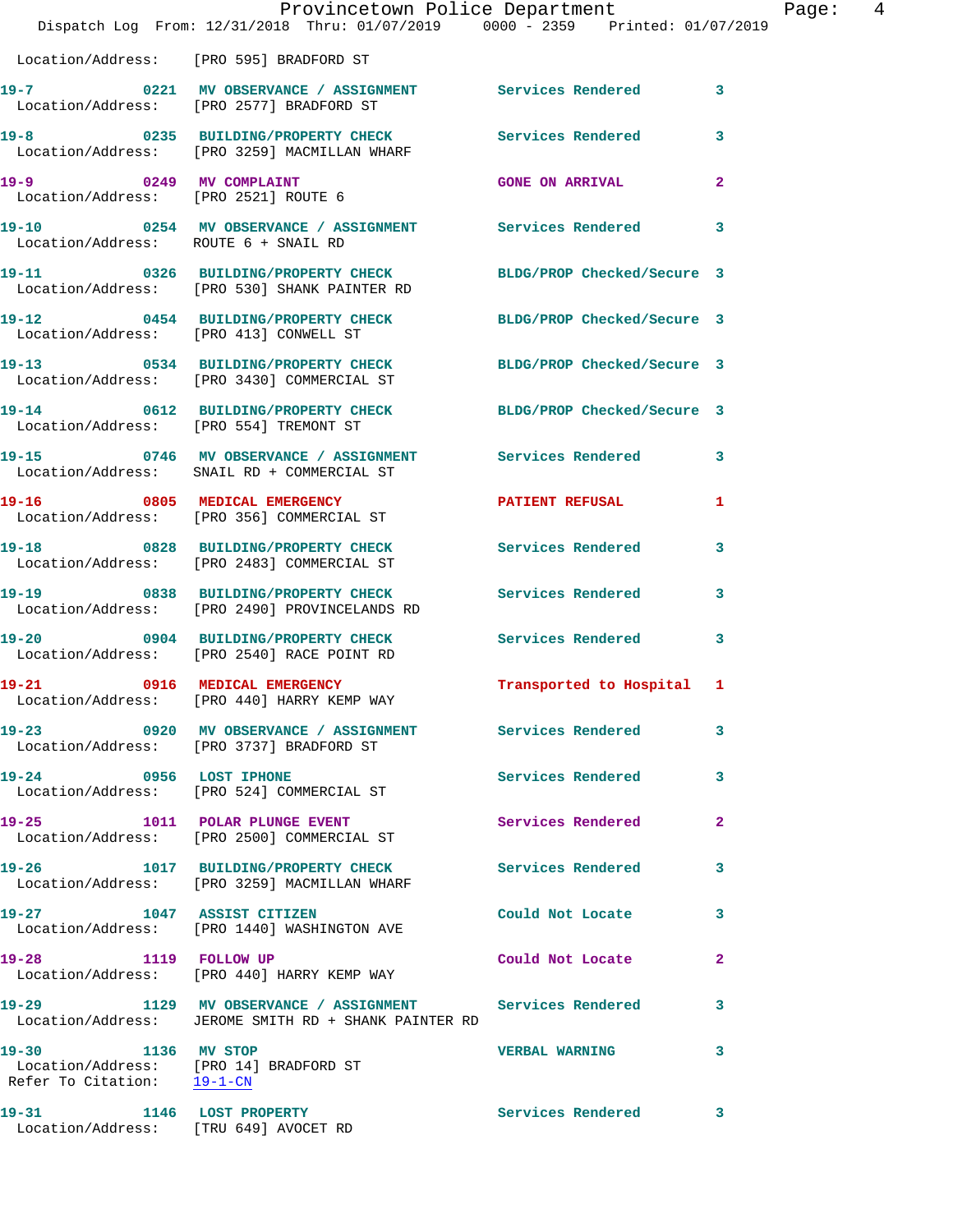Dispatch Log From: 12/31/2018 Thru: 01/07/2019 0000 - 2359 Printed: 01/07/2019

|                                        | 19-33 1211 MEDICAL EMERGENCY<br>Location/Address: [PRO 2500] COMMERCIAL ST                                       | PATIENT REFUSAL 1        |                         |
|----------------------------------------|------------------------------------------------------------------------------------------------------------------|--------------------------|-------------------------|
|                                        | 19-34 1228 BUILDING/PROPERTY CHECK<br>Location/Address: [PRO 2490] PROVINCELANDS RD                              | Services Rendered        | $\overline{\mathbf{3}}$ |
| 19-35 1249 911 - GENERAL               | Location/Address: [PRO 542] SHANK PAINTER RD                                                                     | SPOKEN TO                | 1                       |
| Location/Address: ROUTE 6 + SNAIL RD   | 19-36 1307 MV OBSERVANCE / ASSIGNMENT Services Rendered                                                          |                          | 3                       |
|                                        | 19-37 1331 BUILDING/PROPERTY CHECK Services Rendered<br>Location/Address: [PRO 2512] JEROME SMITH RD             |                          | 3                       |
|                                        | 19-39 1359 HARASSMENT / THREATS<br>Location/Address: [PRO 2116] WINTHROP PL                                      | <b>SPOKEN TO</b>         | $\overline{a}$          |
| Location/Address: WINSLOW ST           | 19-40 1423 LARCENY / FORGERY / FRAUD SPOKEN TO                                                                   |                          | $\overline{2}$          |
| $19 - 42$                              | 1447 SERVICE CALL - POLICE SPOKEN TO<br>Location/Address: [PRO 542] SHANK PAINTER RD<br>Refer To Arrest: 19-1-AR |                          | 3                       |
| Location/Address: [PRO 2521] ROUTE 6   | 19-43 1537 MV OBSERVANCE / ASSIGNMENT Services Rendered 3                                                        |                          |                         |
| 19-44 1548 ALARM - FIRE                | Location/Address: [PRO 1381] FRANKLIN ST                                                                         | Services Rendered        | 1                       |
| Location/Address: [PRO 484] MASONIC PL | 19-45 1554 LARCENY / FORGERY / FRAUD                                                                             | Could Not Locate         | $\mathbf{2}$            |
|                                        | 19-47 1622 PARK, WALK & TALK<br>Location: [PRO 3431] LOPES SQUARE                                                | <b>Services Rendered</b> | 3                       |
| 19-48 1625 BAR CHECK                   | Location/Address: [PRO 399] COMMERCIAL ST                                                                        | <b>Services Rendered</b> | $\overline{\mathbf{3}}$ |
|                                        | 19-49 1625 PARK, WALK & TALK<br>Location/Address: [PRO 105] COMMERCIAL ST                                        | Services Rendered 3      |                         |
| 1626 BAR CHECK<br>$19 - 50$            | Location/Address: [PRO 272] COMMERCIAL ST                                                                        | Services Rendered 3      |                         |
| 1628 BAR CHECK<br>$19 - 51$            | Location/Address: [PRO 2737] COMMERCIAL ST                                                                       | Services Rendered 3      |                         |
|                                        | 19-52 1639 MEDICAL EMERGENCY<br>Location/Address: [PRO 542] SHANK PAINTER RD<br>Refer To Arrest: 19-1-AR         | <b>Services Rendered</b> | 1                       |
| 19-55 1718 FOLLOW UP                   | Location/Address: [PRO 542] SHANK PAINTER RD<br>Refer To $P/C$ : $18-267-AR$                                     | Services Rendered        | $\overline{\mathbf{2}}$ |
| Location/Address: ROUTE 6 + SNAIL RD   | 19-56 1727 MV OBSERVANCE / ASSIGNMENT Services Rendered                                                          |                          | 3                       |
|                                        | 19-57 1744 BUILDING/PROPERTY CHECK<br>Location/Address: [PRO 2499] RACE POINT RD                                 | <b>Services Rendered</b> | 3                       |
| $19 - 58$                              | 1748 BUILDING/PROPERTY CHECK Services Rendered<br>Location/Address: [PRO 2551] PROVINCELANDS RD                  |                          | 3                       |
|                                        | 19-59 1748 BUILDING/PROPERTY CHECK Services Rendered<br>Location/Address: [PRO 517] RACE POINT RD                |                          | 3                       |
| 19-60                                  | 1755 BUILDING/PROPERTY CHECK Services Rendered 3                                                                 |                          |                         |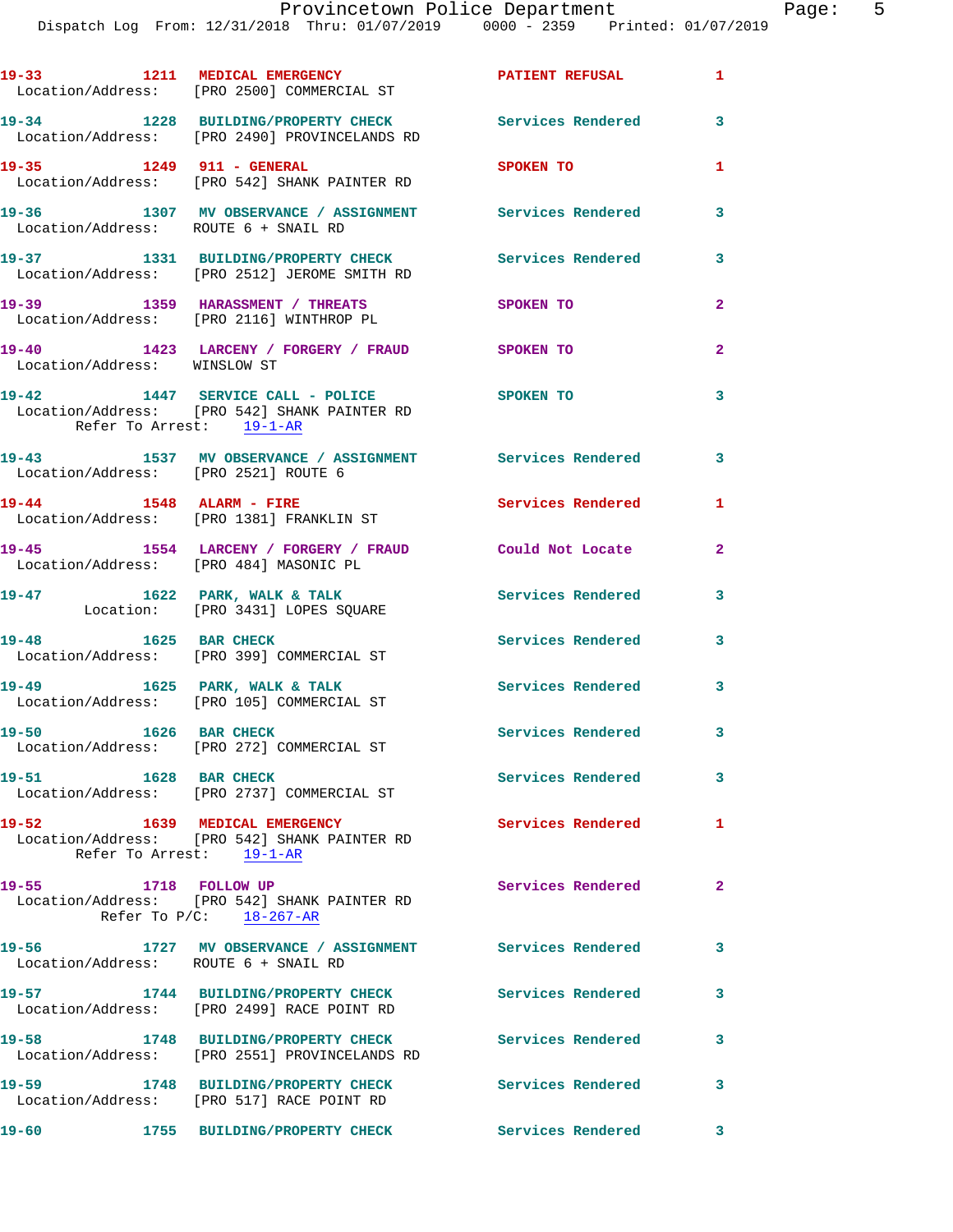|                                                                                          | Dispatch Log From: 12/31/2018 Thru: 01/07/2019 0000 - 2359 Printed: 01/07/2019                              | Provincetown Police Department | Page: 6      |
|------------------------------------------------------------------------------------------|-------------------------------------------------------------------------------------------------------------|--------------------------------|--------------|
|                                                                                          | Location/Address: [PRO 2540] RACE POINT RD                                                                  |                                |              |
| $19 - 61$                                                                                | 1755 BUILDING/PROPERTY CHECK Services Rendered 3<br>Location/Address: [PRO 3165] RACE POINT RD              |                                |              |
|                                                                                          | 19-62 1759 BUILDING/PROPERTY CHECK<br>Location/Address: [PRO 2490] PROVINCELANDS RD                         | Services Rendered              | 3            |
| 1800 MV STOP<br>19-63                                                                    | Location/Address: [PRO 2490] PROVINCELANDS RD                                                               | SPOKEN TO                      | 3            |
| 19-64 1804 MV STOP                                                                       | Location/Address: BRADFORD ST + WINTHROP ST<br>Refer To Citation: $\frac{19-2-CN}{\pi}$                     | <b>VERBAL WARNING</b>          | 3            |
|                                                                                          | 19-66 1814 MEDICAL EMERGENCY<br>Location/Address: [PRO 542] SHANK PAINTER RD                                | Services Rendered              | 1            |
|                                                                                          | 19-67 1956 MV OBSERVANCE / ASSIGNMENT Services Rendered<br>Location/Address: BRADFORD ST + SHANK PAINTER RD |                                | $\mathbf{3}$ |
| 19-68 2000 MV STOP<br>Location/Address: [PRO 2521] ROUTE 6<br>Refer To Citation: 19-3-CN |                                                                                                             | <b>VERBAL WARNING</b>          | 3            |
| 2029 MV STOP<br>19-69                                                                    | Location/Address: BRADFORD ST + WINTHROP ST<br>Refer To Citation: $\frac{19-4-CN}{\pi}$                     | Citation / Warning Issue 3     |              |
| 19-70 2059 MV STOP<br>Refer To Citation: T1244243                                        | Location/Address: ROUTE 6 + PROVINCELANDS RD                                                                | Citation / Warning Issue 3     |              |
| 19-71 2114 FOLLOW UP                                                                     | Location/Address: [PRO 155] COMMERCIAL ST                                                                   | Services Rendered              | $\mathbf{2}$ |
| 19-72 2126 ALARM - GENERAL                                                               | Location/Address: [PRO 1974] BRADFORD ST                                                                    | False Alarm                    | 1            |
| $19 - 73$                                                                                | 2149 BUILDING/PROPERTY CHECK<br>Location/Address: [PRO 447] JEROME SMITH RD                                 | BLDG/PROP Checked/Secure 3     |              |
|                                                                                          | 19-74 2214 ALARM - GENERAL<br>Location/Address: [PRO 3452] HARBOUR DR                                       | False Alarm                    | 1            |
|                                                                                          | 19-75 2314 BUILDING/PROPERTY CHECK BLDG/PROP Checked/Secure 3<br>Location/Address: [PRO 3430] COMMERCIAL ST |                                |              |
|                                                                                          | 19-76 2317 BUILDING/PROPERTY CHECK Services Rendered 3<br>Location/Address: [PRO 3259] MACMILLAN WHARF      |                                |              |
| Location/Address: [PRO 4048] ROUTE 6                                                     | 19-77 2327 MV OBSERVANCE / ASSIGNMENT Services Rendered 3                                                   |                                |              |
| Location/Address: [PRO 512] PRINCE ST                                                    | 19-78 2340 BUILDING/PROPERTY CHECK BLDG/PROP Checked/Secure 3                                               |                                |              |
| For Date: $01/02/2019$ - Wednesday                                                       |                                                                                                             |                                |              |
|                                                                                          | 19-79 0001 MV OBSERVANCE / ASSIGNMENT Services Rendered 3<br>Location/Address: [PRO 2818] CONWELL ST        |                                |              |
|                                                                                          | 19-80 0003 MV OBSERVANCE / ASSIGNMENT No Action Required 3<br>Location/Address: [PRO 2577] BRADFORD ST      |                                |              |
|                                                                                          | 19-81 0024 MV OBSERVANCE / ASSIGNMENT Services Rendered 3<br>Location/Address: [PRO 2489] BRADFORD ST       |                                |              |
|                                                                                          | 19-82 0046 BUILDING/PROPERTY CHECK BLDG/PROP Checked/Secure 3<br>Location/Address: [PRO 440] HARRY KEMP WAY |                                |              |
|                                                                                          |                                                                                                             |                                |              |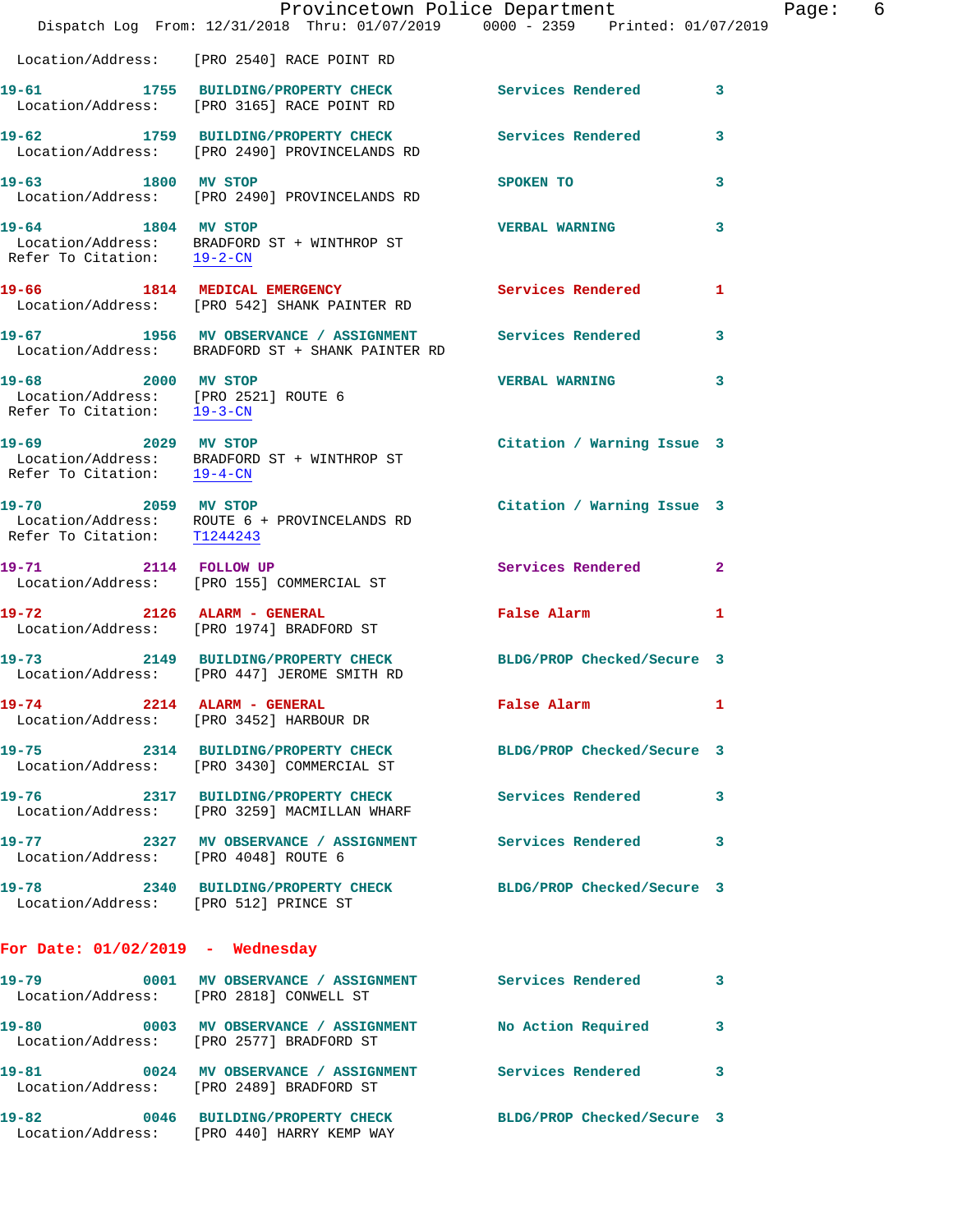**19-83 0055 BUILDING/PROPERTY CHECK BLDG/PROP Checked/Secure 3**  Location/Address: [PRO 530] SHANK PAINTER RD **19-84 0223 BUILDING/PROPERTY CHECK BLDG/PROP Checked/Secure 3**  Location/Address: [PRO 3030] TIN PAN ALLEY RD **19-85 0235 BUILDING/PROPERTY CHECK BLDG/PROP Checked/Secure 3**  Location/Address: [PRO 517] RACE POINT RD **19-86 0250 BUILDING/PROPERTY CHECK BLDG/PROP Checked/Secure 3**  Location/Address: [PRO 515] RACE POINT RD **19-87 0325 BUILDING/PROPERTY CHECK BLDG/PROP Checked/Secure 3**  Location/Address: [PRO 2483] COMMERCIAL ST **19-88 0348 BUILDING/PROPERTY CHECK BLDG/PROP Checked/Secure 3**  Location/Address: [PRO 444] HIGH POLE HILL **19-89 0547 MV STOP VERBAL WARNING 3**  Location/Address: RACE POINT RD + TIN PAN ALLEY RD Refer To Citation: 19-5-CN **19-90 0601 BUILDING/PROPERTY CHECK BLDG/PROP Checked/Secure 3**  Location/Address: [PRO 2206] PILGRIMS LANDING **19-91 0602 MV OBSERVANCE / ASSIGNMENT No Action Required 3**  Location/Address: [PRO 3912] SHANK PAINTER RD **19-92 0613 MV STOP VERBAL WARNING 3**  Location/Address: [PRO 2540] RACE POINT RD Refer To Citation: 19-6-CN **19-93 0753 MV OBSERVANCE / ASSIGNMENT Services Rendered 3**  Location/Address: COMMERCIAL ST + SNAIL RD **19-94 0809 MV STOP VERBAL WARNING 3**  Location/Address: [PRO 2479] ROUTE 6<br>Refer To Citation: 19-7-CN Refer To Citation: 19-95 0810 SERVICE CALL - POLICE Services Rendered 3 Location/Address: [PRO 569] WINSLOW ST **19-97 0818 PET PANTRY Services Rendered 2**  Location/Address: [PRO 3296] SHANK PAINTER RD **19-98 0830 SERVICE CALL - POLICE Services Rendered 3**  Location/Address: [ORL 1] ROCK HARBOR RD **19-99 0837 FOLLOW UP Services Rendered 2**  Location/Address: [PRO 155] COMMERCIAL ST 19-100 0839 PARK, WALK & TALK Services Rendered 3 Location/Address: [PRO 488] MAYFLOWER ST **19-101 0847 ANIMAL CALL FOLLOW UP 2**  Location/Address: [PRO 3670] SHANK PAINTER RD **19-102 0913 HAZARDS Services Rendered 2**  Location/Address: WINTHROP ST 19-103 0919 FOLLOW UP **Services Rendered** 2 Location/Address: WINSLOW ST **19-104 0924 PARK, WALK & TALK Services Rendered 3**  Location/Address: [PRO 3259] MACMILLAN WHARF **19-105 0948 HAZARDS Removed Hazard 2**  Location/Address: ROUTE 6 **19-106 0956 MV OBSERVANCE / ASSIGNMENT Services Rendered 3**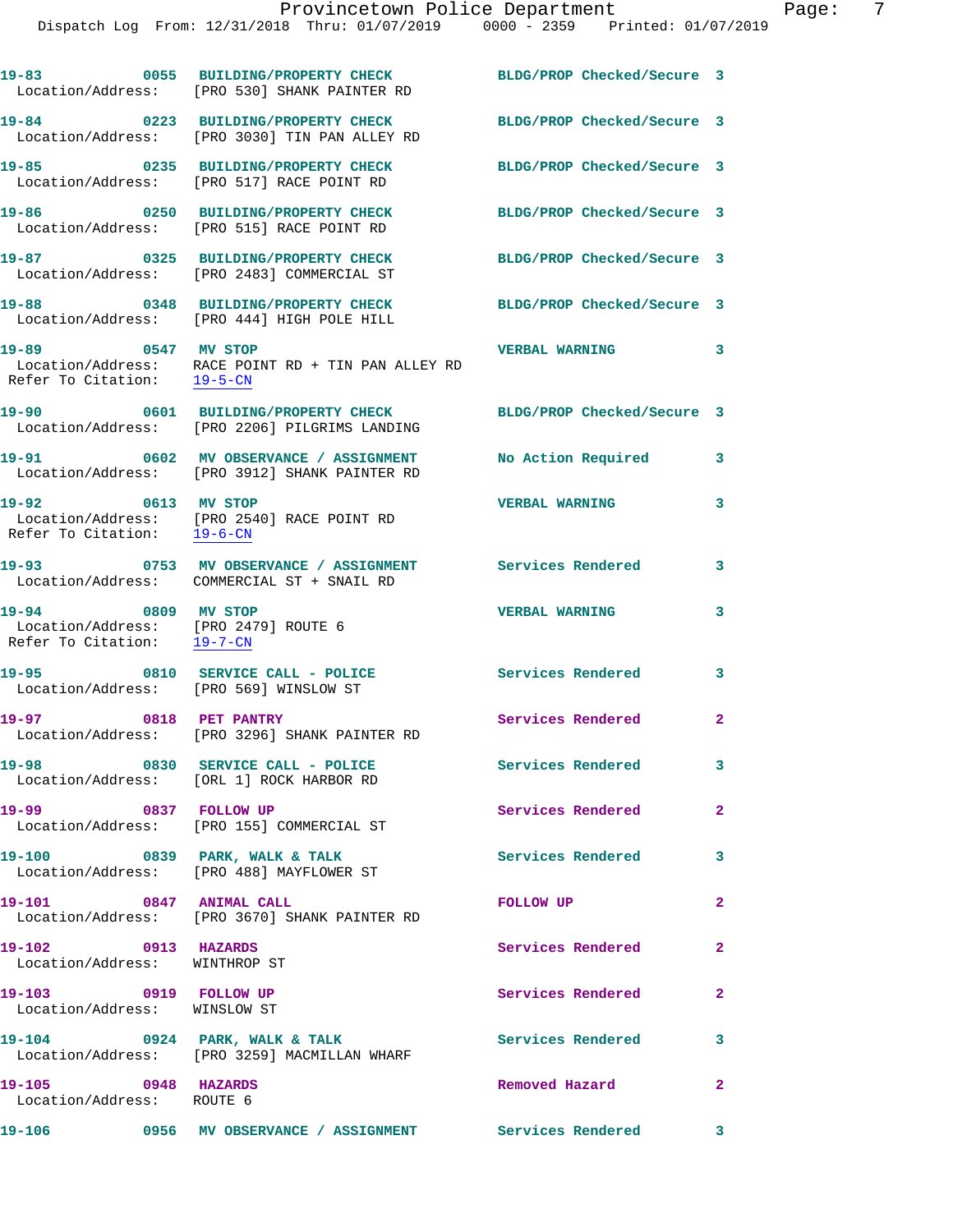|                                                                                             | Provincetown Police Department<br>Dispatch Log From: 12/31/2018 Thru: 01/07/2019 0000 - 2359 Printed: 01/07/2019 |                            |                | Page: 8 |  |
|---------------------------------------------------------------------------------------------|------------------------------------------------------------------------------------------------------------------|----------------------------|----------------|---------|--|
|                                                                                             | Location/Address: JEROME SMITH RD + SHANK PAINTER RD                                                             |                            |                |         |  |
|                                                                                             | 19-107 1009 PARK, WALK & TALK 1998 Services Rendered 3<br>Location/Address: [PRO 537] SHANK PAINTER RD           |                            |                |         |  |
|                                                                                             | 19-108 1031 MV COMPLAINT<br>Location/Address: [PRO 3430] COMMERCIAL ST                                           | Referred to Other Agency 2 |                |         |  |
|                                                                                             | 19-109 1035 MEDICAL EMERGENCY<br>Location/Address: [PRO 440] HARRY KEMP WAY                                      | Transported to Hospital 1  |                |         |  |
|                                                                                             | 19-110 1038 GENERAL INFO<br>Location/Address: [PRO 542] SHANK PAINTER RD                                         | Services Rendered          | 3              |         |  |
|                                                                                             | 19-113 1057 BUILDING/PROPERTY CHECK Services Rendered 3<br>Location/Address: [PRO 3030] TIN PAN ALLEY RD         |                            |                |         |  |
|                                                                                             | 19-114 1101 LOST PROPERTY<br>Location/Address: [PRO 542] SHANK PAINTER RD                                        | <b>Services Rendered</b>   | 3              |         |  |
|                                                                                             | 19-115 1102 MEDICAL EMERGENCY<br>Location/Address: [PRO 1892] SHANK PAINTER RD                                   | Services Rendered          | $\mathbf{1}$   |         |  |
|                                                                                             | 19-116 1112 MV OBSERVANCE / ASSIGNMENT Services Rendered<br>Location/Address: RACE POINT RD + SEASHORE PARK DR   |                            | 3              |         |  |
| Location/Address: ROUTE 6 + SNAIL RD                                                        | 19-120 1229 MV OBSERVANCE / ASSIGNMENT Services Rendered                                                         |                            | 3              |         |  |
|                                                                                             | 19-138 1230 FOLLOW UP<br>Location/Address: [PRO 542] SHANK PAINTER RD                                            | Services Rendered          | $\overline{a}$ |         |  |
|                                                                                             | 19-121 1253 PARK, WALK & TALK<br>Location/Address: [PRO 588] SHANK PAINTER RD                                    | Services Rendered          | 3              |         |  |
| 19-122 1254 MV STOP<br>Location/Address: [PRO 2519] ROUTE 6<br>Refer To Citation: $19-8-CN$ |                                                                                                                  | <b>VERBAL WARNING</b>      | 3              |         |  |
|                                                                                             | 19-124 1300 BUILDING/PROPERTY CHECK BLDG/PROP Checked/Secure 3<br>Location/Address: [PRO 3287] ROUTE 6           |                            |                |         |  |
|                                                                                             | 19-123 1328 MV OBSERVANCE / ASSIGNMENT<br>Location/Address: BRADFORD ST + STANDISH ST                            | Services Rendered 3        |                |         |  |
|                                                                                             | 19-125 1335 MEDICAL EMERGENCY<br>Location/Address: [PRO 1206] BRADFORD ST                                        | Transported to Hospital 1  |                |         |  |
| Location/Address: RYDER ST                                                                  | 19-126 1341 PARKING COMPLAINT                                                                                    | Citation / Warning Issue 3 |                |         |  |
| Location/Address: [PRO 503] PEARL ST                                                        | 19-127 1343 ALARM - GENERAL                                                                                      | <b>False Alarm</b>         | $\mathbf{1}$   |         |  |
| 19-130 1501 ANIMAL CALL<br>Location: TOWN BEACH                                             |                                                                                                                  | No Action Required         | $\mathbf{2}$   |         |  |
|                                                                                             | 19-129 1502 ALARM - GENERAL<br>Location/Address: [PRO 3452] HARBOUR DR                                           | False Alarm                | 1              |         |  |
| 19-131 1521 MV VANDALISM                                                                    | Location/Address: [PRO 1196] BRADFORD ACRES RD                                                                   | SPOKEN TO                  | $\overline{2}$ |         |  |
|                                                                                             | 19-132 1528 PARK, WALK & TALK 1998 No Action Required<br>Location/Address: [PRO 105] COMMERCIAL ST               |                            | 3              |         |  |
| 19-135 1908 MV STOP<br>Refer To Citation: 19-9-CN                                           | Location/Address: [PRO 253] COMMERCIAL ST                                                                        | <b>VERBAL WARNING</b>      | 3              |         |  |
| Refer To Field Int: 19-2-FI                                                                 |                                                                                                                  |                            |                |         |  |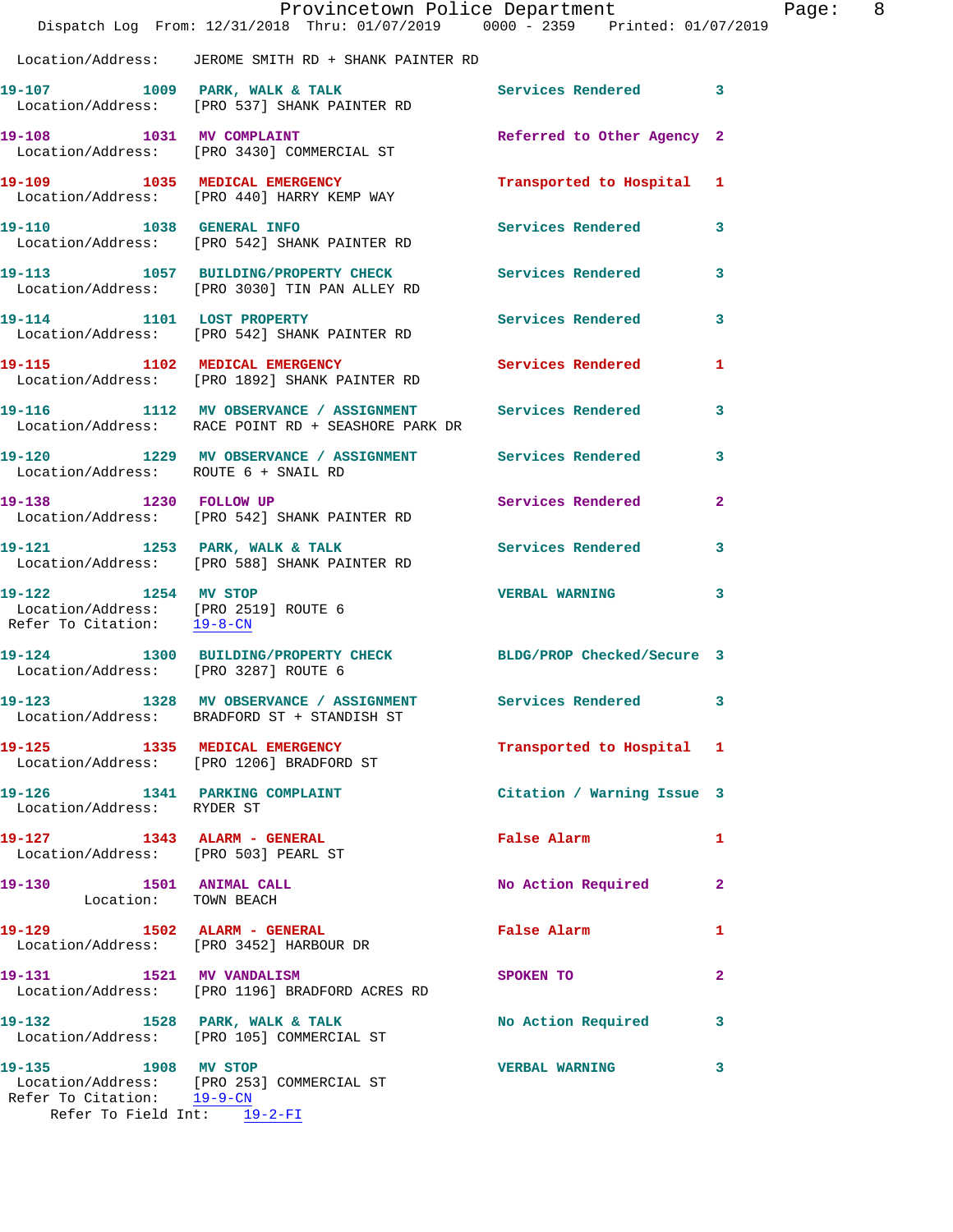|                                    | Provincetown Police Department                                                                                   |                            |   |
|------------------------------------|------------------------------------------------------------------------------------------------------------------|----------------------------|---|
|                                    | Dispatch Log From: 12/31/2018 Thru: 01/07/2019 0000 - 2359 Printed: 01/07/2019                                   |                            |   |
|                                    | 19-136 1933 MV OBSERVANCE / ASSIGNMENT Services Rendered<br>Location/Address: BRADFORD ST + HOWLAND ST           |                            | 3 |
| Location/Address: TIN PAN ALLEY RD | 19-139 2057 BUILDING/PROPERTY CHECK Services Rendered                                                            |                            | 3 |
|                                    | 19-140 2059 BUILDING/PROPERTY CHECK<br>Location/Address: [PRO 3165] RACE POINT RD                                | BLDG/PROP Checked/Secure 3 |   |
|                                    | 19-141 2101 BUILDING/PROPERTY CHECK Services Rendered<br>Location/Address: [PRO 2540] RACE POINT RD              |                            | 3 |
|                                    | 19-142 2103 BUILDING/PROPERTY CHECK<br>Location/Address: [PRO 517] RACE POINT RD                                 | BLDG/PROP Checked/Secure 3 |   |
|                                    | 19-143 2105 MEDICAL EMERGENCY<br>Location/Address: [PRO 539] SHANK PAINTER RD                                    | <b>PATIENT REFUSAL</b>     | 1 |
|                                    | 19-144 2109 BUILDING/PROPERTY CHECK Services Rendered<br>Location/Address: [PRO 2499] RACE POINT RD              |                            | 3 |
|                                    | 19-145 2111 BUILDING/PROPERTY CHECK BLDG/PROP Checked/Secure 3<br>Location/Address: [PRO 515] RACE POINT RD      |                            |   |
|                                    | 19-146 2114 MEDICAL EMERGENCY<br>Location/Address: [PRO 1008] NELSON AVE                                         | PATIENT REFUSAL            | 1 |
|                                    | 19-147 2120 BUILDING/PROPERTY CHECK BLDG/PROP Checked/Secure 3<br>Location/Address: [PRO 539] SHANK PAINTER RD   |                            |   |
| 19-150 2237 MEDICAL EMERGENCY      | Location/Address: [PRO 943] HARRY KEMP WAY                                                                       | Transported to Hospital    | 1 |
|                                    | 19-151 2242 MEDICAL EMERGENCY<br>Location/Address: [PRO 350] COMMERCIAL ST                                       | <b>Services Rendered</b>   | 1 |
| For Date: $01/03/2019$ - Thursday  |                                                                                                                  |                            |   |
|                                    | 19-154 0027 BUILDING/PROPERTY CHECK<br>Location/Address: [PRO 182] COMMERCIAL ST                                 | BLDG/PROP Checked/Secure 3 |   |
|                                    | 19-155 0043 MV OBSERVANCE / ASSIGNMENT Services Rendered<br>Location/Address: JEROME SMITH RD + SHANK PAINTER RD |                            | 3 |
|                                    | 19-156 0048 MV OBSERVANCE / ASSIGNMENT Services Rendered<br>Location/Address: RYDER ST + BRADFORD ST             |                            | 3 |
|                                    | 19-157 0127 BUILDING/PROPERTY CHECK<br>Location/Address: [PRO 1952] COMMERCIAL ST                                | BLDG/PROP Checked/Secure 3 |   |
|                                    | 19-158 0135 BUILDING/PROPERTY CHECK<br>Location/Address: [PRO 2499] RACE POINT RD                                | <b>Services Rendered</b>   | 3 |
|                                    | 19-159 0138 BUILDING/PROPERTY CHECK<br>Location/Address: [PRO 488] MAYFLOWER ST                                  | BLDG/PROP Checked/Secure 3 |   |
|                                    | 19-160 0201 MV OBSERVANCE / ASSIGNMENT Services Rendered<br>Location/Address: [PRO 3670] SHANK PAINTER RD        |                            | 3 |
| 19-161                             | 0217 BUILDING/PROPERTY CHECK Services Rendered<br>Location/Address: [PRO 75] CAPTAIN BERTIES WAY                 |                            | 3 |

**19-162 0231 BUILDING/PROPERTY CHECK Services Rendered 3**  Location/Address: [PRO 2977] COMMERCIAL ST **19-163 0241 BUILDING/PROPERTY CHECK BLDG/PROP Checked/Secure 3**  Location/Address: [PRO 3430] COMMERCIAL ST

**19-164 0346 BUILDING/PROPERTY CHECK Services Rendered 3**  Location/Address: [PRO 3259] MACMILLAN WHARF

Page: 9<br>019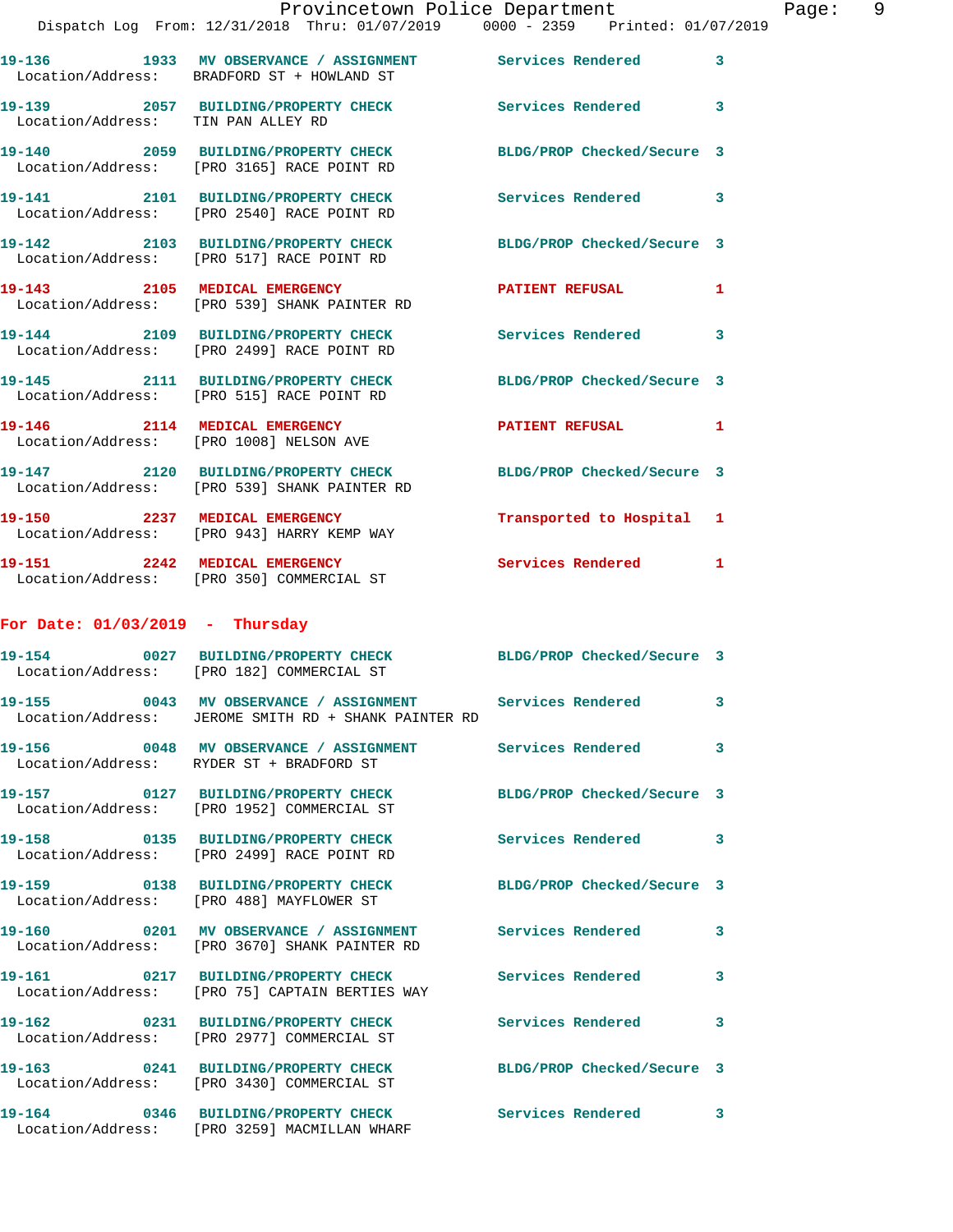Dispatch Log From: 12/31/2018 Thru: 01/07/2019 0000 - 2359 Printed: 01/07/2019

| Location/Address: ROUTE 6 + SNAIL RD                                                       | 19-165 0509 MV OBSERVANCE / ASSIGNMENT Services Rendered 3                                                  |                               |                         |
|--------------------------------------------------------------------------------------------|-------------------------------------------------------------------------------------------------------------|-------------------------------|-------------------------|
|                                                                                            | 19-166 0511 BUILDING/PROPERTY CHECK<br>Location/Address: [PRO 2898] JEROME SMITH RD                         | BLDG/PROP Checked/Secure 3    |                         |
| Location/Address: [PRO 521] ROUTE 6                                                        | 19-167 0512 BUILDING/PROPERTY CHECK Services Rendered 3                                                     |                               |                         |
|                                                                                            |                                                                                                             |                               |                         |
|                                                                                            | 19-169 0544 BUILDING/PROPERTY CHECK<br>Location/Address: [PRO 530] SHANK PAINTER RD                         | BLDG/PROP Checked/Secure 3    |                         |
|                                                                                            | 19-170 0605 MEDICAL EMERGENCY<br>Location/Address: [PRO 1008] NELSON AVE                                    | Transported to Hospital 1     |                         |
| 19-171 0618 MV STOP<br>Location/Address: [PRO 2479] ROUTE 6<br>Refer To Citation: T1244489 |                                                                                                             | Citation / Warning Issue 3    |                         |
| Location/Address: ROUTE 6                                                                  | 19-174 0711 MV OBSERVANCE / ASSIGNMENT Services Rendered 3                                                  |                               |                         |
|                                                                                            | 19-175 0723 MV OBSERVANCE / ASSIGNMENT Services Rendered<br>Location/Address: [PRO 3430] COMMERCIAL ST      |                               | 3                       |
|                                                                                            | 19-176 		 0746 MV OBSERVANCE / ASSIGNMENT Services Rendered 3<br>Location/Address: SNAIL RD + COMMERCIAL ST |                               |                         |
| Location/Address: [PRO 569] WINSLOW ST                                                     | 19-177 0755 SERVICE CALL - POLICE                                                                           | <b>Services Rendered</b>      | 3                       |
|                                                                                            | 19-178 0839 PARK, WALK & TALK<br>Location/Address: [PRO 105] COMMERCIAL ST                                  | Services Rendered 3           |                         |
|                                                                                            | 19-181 0925 BUILDING/PROPERTY CHECK<br>Location/Address: [PRO 2493] BRADFORD ST                             | BLDG/PROP Checked/Secure 3    |                         |
| 19-183 0931 ANIMAL CALL                                                                    | Location/Address: [PRO 2645] SHANK PAINTER RD                                                               | FOLLOW UP                     | $\mathbf{2}$            |
|                                                                                            | 19-184 0939 BUILDING/PROPERTY CHECK<br>Location/Address: [PRO 3430] COMMERCIAL ST                           | Services Rendered 3           |                         |
| Location/Address: [PRO 94] BRADFORD ST                                                     | 19-186 1005 BUILDING/PROPERTY CHECK                                                                         | BLDG/PROP Checked/Secure 3    |                         |
|                                                                                            | 19-185 1006 BUILDING/PROPERTY CHECK<br>Location/Address: [PRO 517] RACE POINT RD                            | <b>Services Rendered</b>      | $\overline{\mathbf{3}}$ |
|                                                                                            | 19-187 1016 BUILDING/PROPERTY CHECK<br>Location/Address: [PRO 2499] RACE POINT RD                           | Services Rendered<br>$\sim$ 3 |                         |
|                                                                                            | 19-188 1037 BUILDING/PROPERTY CHECK<br>Location/Address: [PRO 517] RACE POINT RD                            | <b>Services Rendered</b>      | 3                       |
| Location/Address: OLD ANN PAGE WAY                                                         | 19-189 1042 MEDICAL EMERGENCY                                                                               | Transported to Hospital       | 1                       |
| Location/Address: HARRY KEMP WAY                                                           | 19-191 1110 BUILDING/PROPERTY CHECK Services Rendered                                                       |                               | 3                       |
| 19-192 1114 TRESPASS                                                                       | Location/Address: [PRO 1674] BRADFORD ST                                                                    | Peace Restored                | $\mathbf{2}$            |
| 19–193                                                                                     | 1139 PARK, WALK & TALK                                                                                      | Services Rendered 3           |                         |

Location/Address: [PRO 3870] COMMERCIAL ST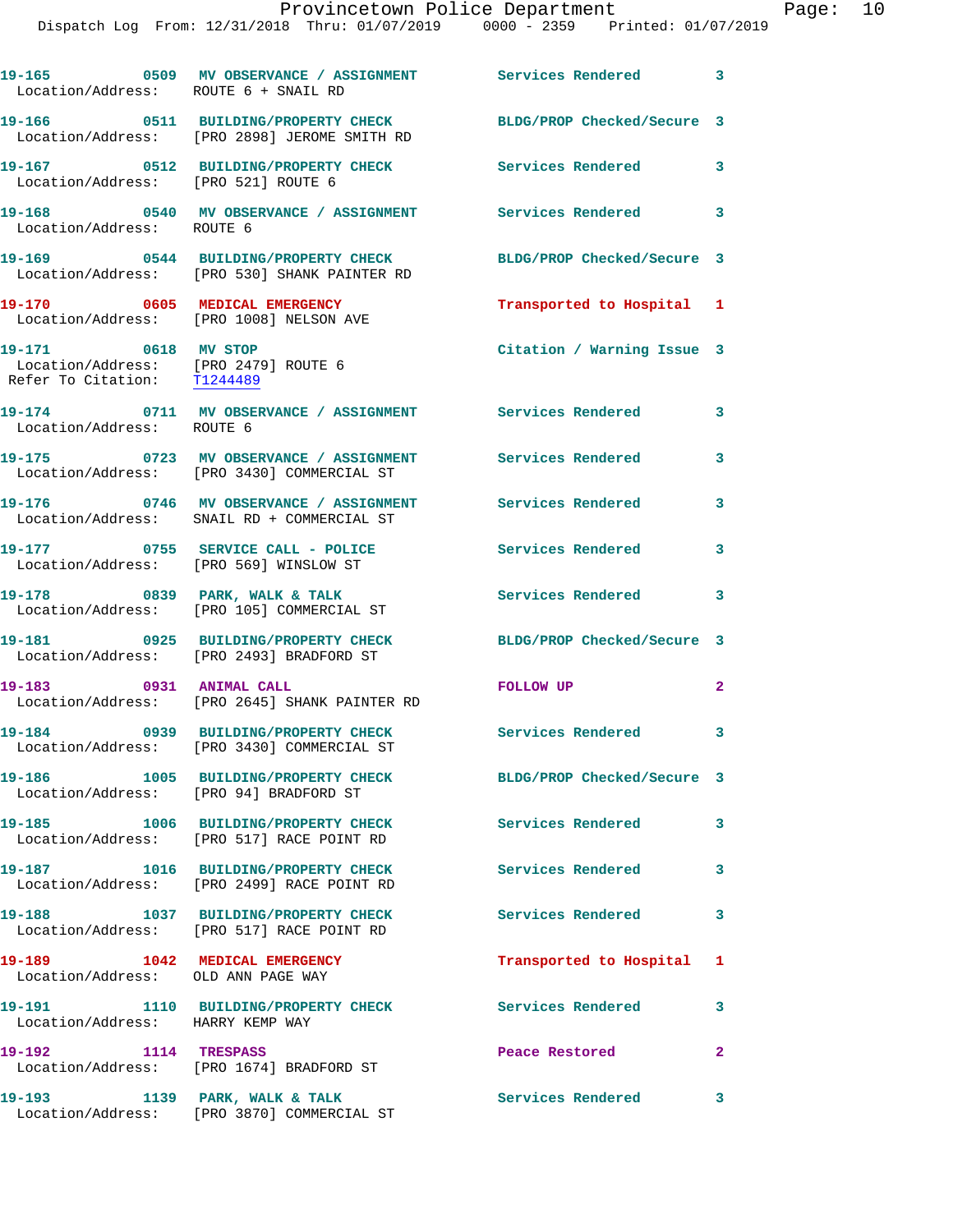|                                                                                 | Dispatch Log From: 12/31/2018 Thru: 01/07/2019   0000 - 2359   Printed: 01/07/2019                             | Provincetown Police Department The Page: 11 |   |  |
|---------------------------------------------------------------------------------|----------------------------------------------------------------------------------------------------------------|---------------------------------------------|---|--|
|                                                                                 | 19-195 1240 LOST PROPERTY 1240 Services Rendered 3<br>Location/Address: [PRO 542] SHANK PAINTER RD             |                                             |   |  |
|                                                                                 | 19-196 1251 MV OBSERVANCE / ASSIGNMENT Services Rendered 3<br>Location/Address: [PRO 4136] BRADFORD ST         |                                             |   |  |
| Refer To Citation: T1244292                                                     | 19-197 1258 MV STOP<br>Location/Address: [PRO 175] COMMERCIAL ST                                               | Citation / Warning Issue 3                  |   |  |
|                                                                                 | 19-198 1303 BUILDING/PROPERTY CHECK BLDG/PROP Checked/Secure 3<br>Location/Address: [PRO 2898] JEROME SMITH RD |                                             |   |  |
| Location/Address: RYDER ST                                                      | 19-199 1313 PARKING COMPLAINT                                                                                  | SPOKEN TO                                   | 3 |  |
|                                                                                 | 19-200 1324 ASSIST CITIZEN<br>Location/Address: [PRO 3736] COMMERCIAL ST                                       | Services Rendered                           | 3 |  |
| Location/Address: SNAIL RD + ROUTE 6                                            | 19-201 1400 MV OBSERVANCE / ASSIGNMENT Services Rendered 3                                                     |                                             |   |  |
|                                                                                 | 19-204 1408 GENERAL INFO<br>Location/Address: [PRO 542] SHANK PAINTER RD                                       | Services Rendered                           | 3 |  |
|                                                                                 | 19-205 1423 BUILDING/PROPERTY CHECK BLDG/PROP Checked/Secure 3<br>Location/Address: [PRO 2500] COMMERCIAL ST   |                                             |   |  |
|                                                                                 | 19-206 1427 MEDICAL EMERGENCY<br>Location/Address: [PRO 3222] ALDEN ST                                         | Transported to Hospital 1                   |   |  |
|                                                                                 | $19-208$ 1452 COMPLAINT - GENERAL<br>Location/Address: [PRO 1493] UPPER MILLER HILL RD                         | SPOKEN TO NAME OF SPOKEN TO                 | 3 |  |
|                                                                                 | 19-210 1516 MEDICAL EMERGENCY<br>Location/Address: [PRO 440] HARRY KEMP WAY                                    | Transported to Hospital 1                   |   |  |
| Location/Address: ROUTE 6 + SNAIL RD                                            | 19-211 1604 MV OBSERVANCE / ASSIGNMENT Services Rendered                                                       |                                             | 3 |  |
| 19-213 1624 MV STOP<br>Location/Address: ROUTE 6<br>Refer To Citation:          | $19 - 10 - CN$                                                                                                 | <b>VERBAL WARNING</b>                       | 3 |  |
| 19-214 1704 MV STOP<br>Location/Address: ROUTE 6<br>Refer To Citation: 19-11-CN |                                                                                                                | <b>VERBAL WARNING</b>                       | 3 |  |
|                                                                                 | 19-216 1805 MV OBSERVANCE / ASSIGNMENT No Action Required<br>Location/Address: [PRO 2577] BRADFORD ST          |                                             | 3 |  |
|                                                                                 | 19-217 1831 MV OBSERVANCE / ASSIGNMENT Services Rendered<br>Location/Address: SNAIL RD + COMMERCIAL ST         |                                             | 3 |  |
|                                                                                 | 19-218 1929 MV OBSERVANCE / ASSIGNMENT Services Rendered<br>Location/Address: BRADFORD ST + STANDISH ST        |                                             | 3 |  |
|                                                                                 | 19-219 2004 MEDICAL EMERGENCY<br>Location/Address: [PRO 1304] BROWNE ST                                        | <b>PATIENT REFUSAL</b>                      | 1 |  |
|                                                                                 | 19-220 2040 BUILDING/PROPERTY CHECK BLDG/PROP Checked/Secure 3<br>Location/Address: [PRO 530] SHANK PAINTER RD |                                             |   |  |
|                                                                                 | 19-221 2044 MV OBSERVANCE / ASSIGNMENT VERBAL WARNING<br>Location/Address: BRADFORD ST + PEARL ST              |                                             | 3 |  |
|                                                                                 | 19-222 2056 BUILDING/PROPERTY CHECK BLDG/PROP Checked/Secure 3<br>Location/Address: [PRO 182] COMMERCIAL ST    |                                             |   |  |
|                                                                                 | 19-223 2108 BUILDING/PROPERTY CHECK<br>Location/Address: [PRO 175] COMMERCIAL ST                               | BLDG/PROP Checked/Secure 3                  |   |  |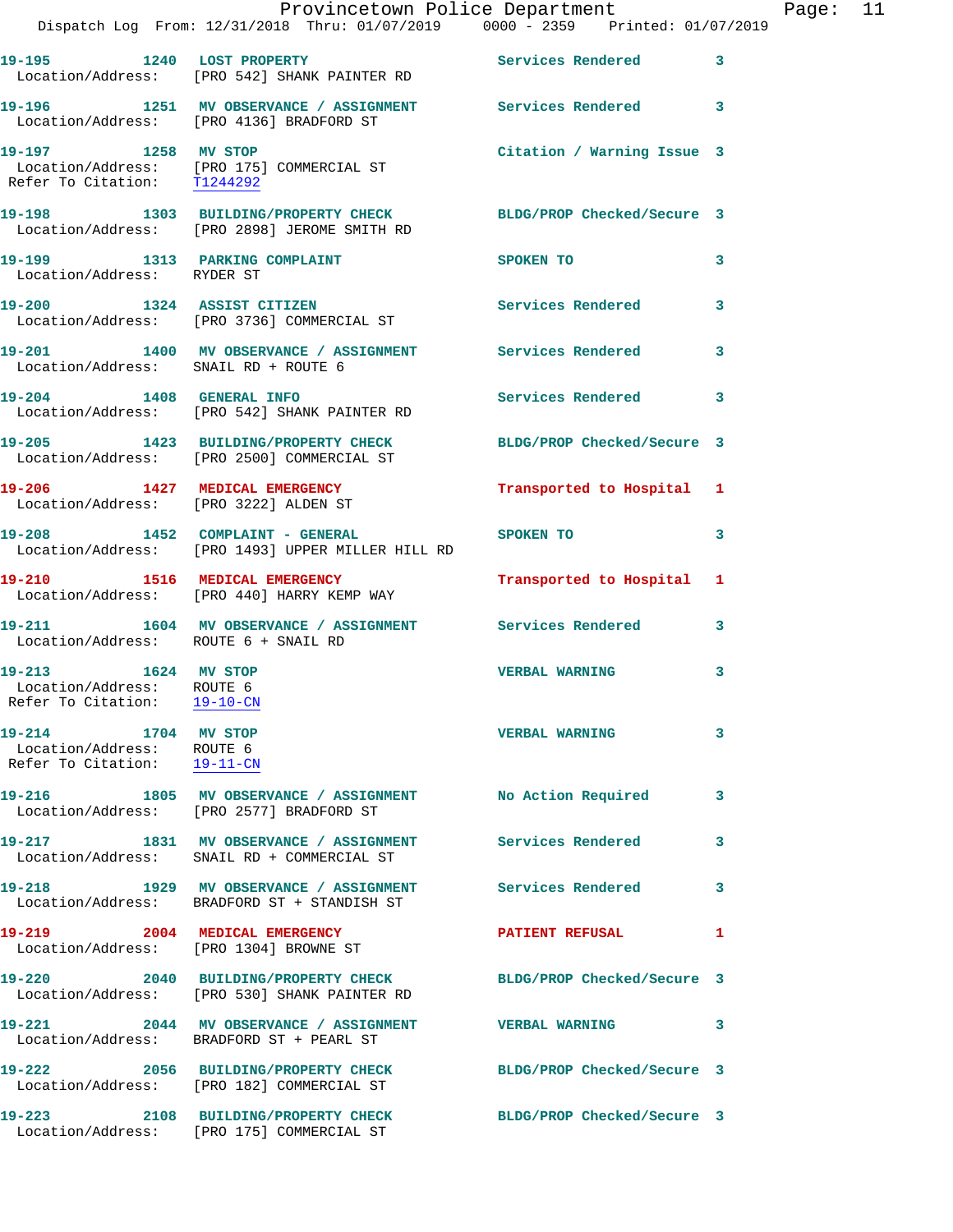**19-224 2110 MV STOP VERBAL WARNING 3**  Location/Address: [PRO 1198] BRADFORD ST Refer To Citation: 19-12-CN **19-225 2125 BUILDING/PROPERTY CHECK BLDG/PROP Checked/Secure 3**  Location/Address: [PRO 3259] MACMILLAN WHARF **19-227 2334 MV OBSERVANCE / ASSIGNMENT Services Rendered 3**  Location/Address: BRADFORD ST + STANDISH ST

**19-228 2359 BUILDING/PROPERTY CHECK Services Rendered 3**  Location/Address: [PRO 2540] RACE POINT RD

## **For Date: 01/04/2019 - Friday**

|                                                                                   | 19-229 0029 MV OBSERVANCE / ASSIGNMENT Services Rendered 3<br>Location/Address: JEROME SMITH RD + SHANK PAINTER RD |                            |              |
|-----------------------------------------------------------------------------------|--------------------------------------------------------------------------------------------------------------------|----------------------------|--------------|
| 19-230 0035 BAR CHECK                                                             | Location/Address: [PRO 399] COMMERCIAL ST                                                                          | Services Rendered 3        |              |
|                                                                                   | 19-231 0038 BUILDING/PROPERTY CHECK<br>Location/Address: [PRO 3259] MACMILLAN WHARF                                | BLDG/PROP Checked/Secure 3 |              |
| 19-232 0042 BAR CHECK                                                             | Location/Address: [PRO 399] COMMERCIAL ST                                                                          | BLDG/PROP Checked/Secure 3 |              |
| 19-233 0056 MV STOP<br>Refer To Citation: 19-13-CN<br>Refer To Field Int: 19-4-FI | Location/Address: BANGS ST + BRADFORD ST                                                                           | <b>VERBAL WARNING</b>      | 3            |
|                                                                                   | 19-234 0129 BUILDING/PROPERTY CHECK<br>Location/Address: [PRO 3259] MACMILLAN WHARF                                | Services Rendered 3        |              |
| Location/Address: SOPER ST                                                        | 19-282 0353 LARCENY / FORGERY / FRAUD Services Rendered                                                            |                            | $\mathbf{2}$ |
| Location/Address: ROUTE 6                                                         | 19-235 0517 MV OBSERVANCE / ASSIGNMENT Services Rendered                                                           |                            | 3            |
|                                                                                   | 19-236 0535 BUILDING/PROPERTY CHECK<br>Location/Address: [PRO 1778] SHANK PAINTER RD                               | BLDG/PROP Checked/Secure 3 |              |
|                                                                                   | 19-237 0538 MV OBSERVANCE / ASSIGNMENT<br>Location/Address: SHANK PAINTER RD + ROUTE 6                             | <b>Services Rendered</b>   | 3            |
| 19-238 0556 ASSIST CITIZEN<br>Location/Address: [PRO 83] CENTER ST                |                                                                                                                    | Services Rendered          | 3            |
| Location/Address: [PRO 2521] ROUTE 6                                              | 19-239 0701 SERVICE CALL - POLICE 3ervices Rendered                                                                |                            | 3            |
| Location/Address: CONWELL ST                                                      | 19-240 0733 MV OBSERVANCE / ASSIGNMENT Services Rendered                                                           |                            | 3            |
| 19-241                                                                            | 0735 BUILDING/PROPERTY CHECK<br>Location/Address: [PRO 2494] BRADFORD ST                                           | Services Rendered          | 3            |
| $19 - 242$                                                                        | 0736 MV OBSERVANCE / ASSIGNMENT<br>Location/Address: SNAIL RD + COMMERCIAL ST                                      | Services Rendered          | 3            |
| 19-243<br>Location/Address: ROUTE 6 + SNAIL RD                                    | 0822 MV OBSERVANCE / ASSIGNMENT                                                                                    | Services Rendered          | 3            |
| Location/Address: [PRO 521] ROUTE 6                                               | 19-245 0926 BUILDING/PROPERTY CHECK                                                                                | <b>Services Rendered</b>   | 3            |
| 19-246                                                                            | 0926 BUILDING/PROPERTY CHECK                                                                                       | Services Rendered          | 3            |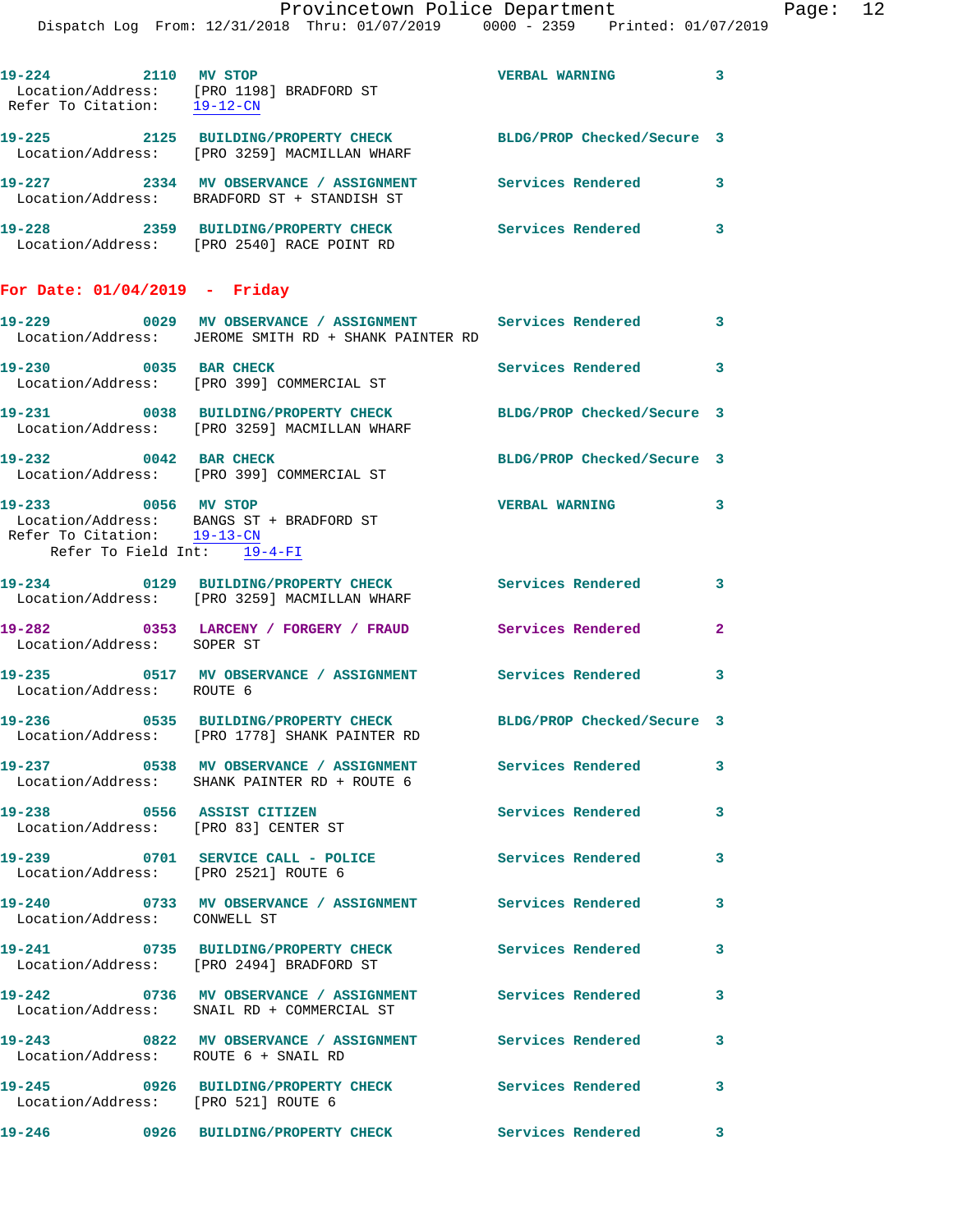|                                                                                            | Dispatch Log From: 12/31/2018 Thru: 01/07/2019 0000 - 2359 Printed: 01/07/2019                                                | Provincetown Police Department |              | Page: 13 |  |
|--------------------------------------------------------------------------------------------|-------------------------------------------------------------------------------------------------------------------------------|--------------------------------|--------------|----------|--|
|                                                                                            | Location/Address: [PRO 2977] COMMERCIAL ST                                                                                    |                                |              |          |  |
|                                                                                            | 19-247 0932 ASSIST CITIZEN<br>Location/Address: [PRO 542] SHANK PAINTER RD                                                    | Services Rendered 3            |              |          |  |
|                                                                                            | 19-248 0943 BUILDING/PROPERTY CHECK<br>Location/Address: [PRO 564] BAYBERRY AVE                                               | Services Rendered              | 3            |          |  |
| 19-249 0957 ASSIST CITIZEN                                                                 | Location/Address: [PRO 542] SHANK PAINTER RD                                                                                  | Services Rendered              | $\mathbf{3}$ |          |  |
|                                                                                            | 19-250 1005 MV OBSERVANCE / ASSIGNMENT Services Rendered<br>Location/Address: BRADFORD ST EXT + TELEGRAPH HILL RD             |                                | 3            |          |  |
|                                                                                            | 19-251 1005 MV OBSERVANCE / ASSIGNMENT Services Rendered<br>Location/Address: HOWLAND ST + BRADFORD ST                        |                                | $\mathbf{3}$ |          |  |
|                                                                                            | 19-253 1017 MV STOP<br>Location/Address: BRADFORD ST EXT + W VINE ST<br>Refer To Citation: $\frac{19-14-CN}{\sqrt{19-14-CN}}$ | <b>VERBAL WARNING</b>          | 3            |          |  |
|                                                                                            | 19-254 1026 GENERAL INFO<br>Location/Address: [PRO 542] SHANK PAINTER RD                                                      | <b>Services Rendered</b>       | 3            |          |  |
| 19-255 1042 MV STOP<br>Refer To Citation: 19-15-CN                                         | Location/Address: HOWLAND ST + WILLOW DR                                                                                      | VERBAL WARNING 3               |              |          |  |
| Location/Address: [PRO 3287] ROUTE 6                                                       | 19-256 1050 BUILDING/PROPERTY CHECK BLDG/PROP Checked/Secure 3                                                                |                                |              |          |  |
| 19-257 1051 FOLLOW UP                                                                      | Location/Address: [PRO 3670] SHANK PAINTER RD                                                                                 | SPOKEN TO                      | $\mathbf{2}$ |          |  |
|                                                                                            | 19-260 1059 ASSIST DEPARTMENT / MUTUAL AID Referred to Other Agency 3<br>Location/Address: [PRO 564] BAYBERRY AVE             |                                |              |          |  |
|                                                                                            | 19-259 1100 PARK, WALK & TALK<br>Location/Address: [PRO 3317] CEMETERY RD                                                     | Services Rendered              | 3            |          |  |
|                                                                                            | 19-261 1107 MV OBSERVANCE / ASSIGNMENT Services Rendered<br>Location/Address: [PRO 761] BRADFORD ST                           |                                | 3            |          |  |
| 19-263 1124 MV STOP<br>Refer To Citation: 19-16-CN                                         | Location/Address: [PRO 1517] BRADFORD ST                                                                                      | <b>VERBAL WARNING</b>          | 3            |          |  |
|                                                                                            | 19-264 1158 MV OBSERVANCE / ASSIGNMENT Services Rendered<br>Location/Address: BRADFORD ST EXT + PROVINCELANDS RD              |                                | 3            |          |  |
|                                                                                            | 19-265 1246 BUILDING/PROPERTY CHECK<br>Location/Address: [PRO 2898] JEROME SMITH RD                                           | BLDG/PROP Checked/Secure 3     |              |          |  |
|                                                                                            | 19-266 1248 MV OBSERVANCE / ASSIGNMENT<br>Location/Address: [PRO 4136] BRADFORD ST                                            | Services Rendered              | 3            |          |  |
| Location/Address: ROUTE 6                                                                  | 19-267 1251 MV OBSERVANCE / ASSIGNMENT Services Rendered                                                                      |                                | 3            |          |  |
| 19-270 1308 911 - GENERAL<br>Location/Address: [PRO 60] BRADFORD ST                        |                                                                                                                               | Referred to Other Agency 1     |              |          |  |
| 19-268 1311 MV STOP<br>Location/Address: [PRO 521] ROUTE 6<br>Refer To Citation: 19-17-CN  |                                                                                                                               | <b>VERBAL WARNING</b>          | 3            |          |  |
| 19-269 1317 MV STOP<br>Location/Address: [PRO 2513] ROUTE 6<br>Refer To Citation: 19-18-CN |                                                                                                                               | <b>VERBAL WARNING</b>          | 3            |          |  |
| 19-271<br>1336                                                                             | MV STOP                                                                                                                       | Citation / Warning Issue 3     |              |          |  |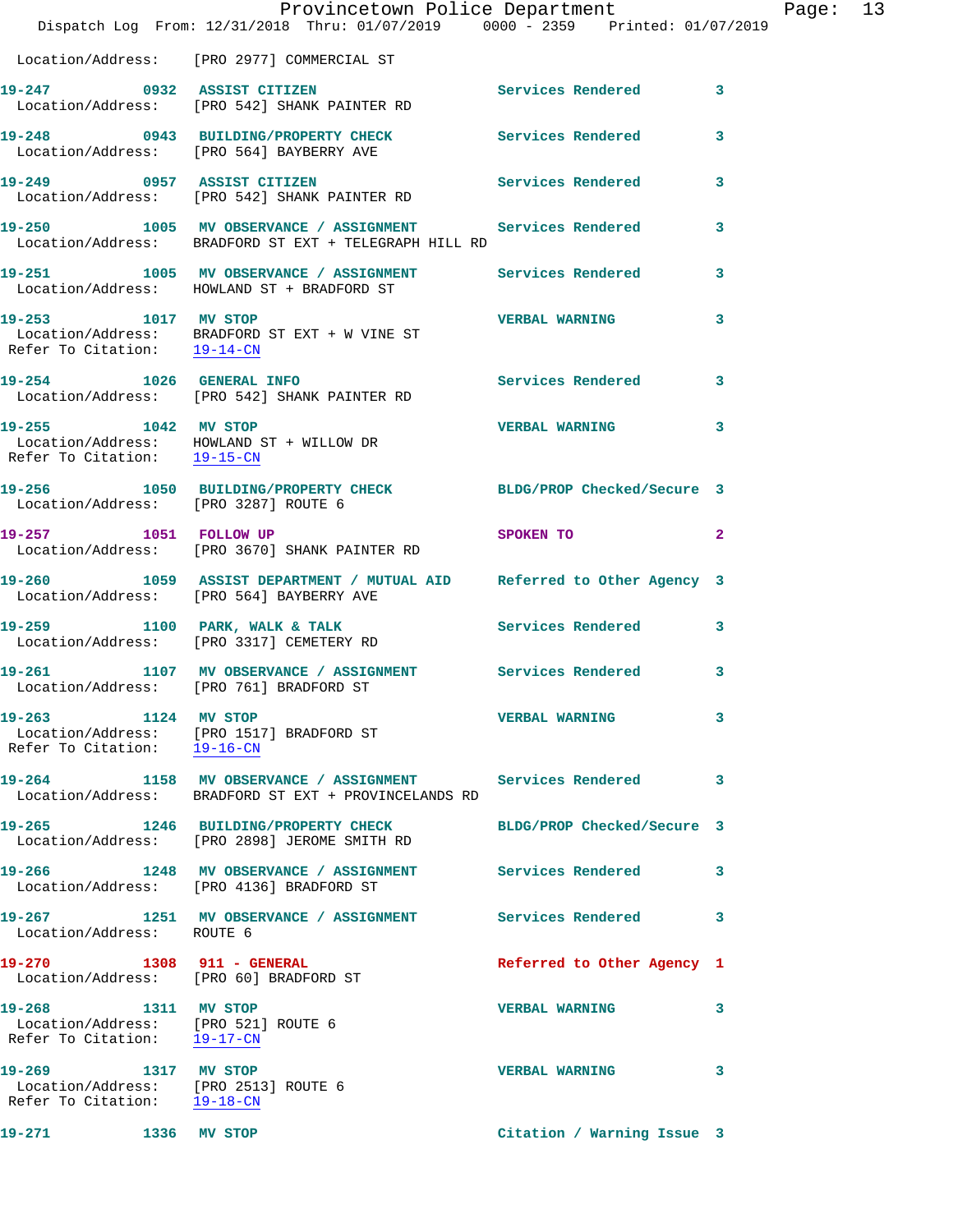|                                                                                            | Provincetown Police Department<br>Dispatch Log From: 12/31/2018 Thru: 01/07/2019 0000 - 2359 Printed: 01/07/2019 |                            |              |
|--------------------------------------------------------------------------------------------|------------------------------------------------------------------------------------------------------------------|----------------------------|--------------|
|                                                                                            | Location/Address: [PRO 3670] SHANK PAINTER RD<br>Refer To Citation: T1244293                                     |                            |              |
|                                                                                            | 19-272 1342 FOLLOW UP<br>Location/Address: [PRO 542] SHANK PAINTER RD                                            | SPOKEN TO                  | $\mathbf{2}$ |
| Location/Address: COMMERCIAL ST                                                            | 19-273 1351 PARK, WALK & TALK 1997 Services Rendered                                                             |                            | 3            |
| 19-274 1429 ANIMAL CALL<br>Location/Address: [PRO 3440] ROUTE 6                            |                                                                                                                  | Referred to Other Agency 2 |              |
| Location/Address: ROUTE 6 + SNAIL RD                                                       | 19-277 1528 MV OBSERVANCE / ASSIGNMENT Services Rendered                                                         |                            | 3            |
| 19-279 1540 MV STOP<br>Location/Address: [PRO 2521] ROUTE 6<br>Refer To Citation: 19-19-CN |                                                                                                                  | <b>VERBAL WARNING</b>      | 3            |
| 19-280 1559 MV STOP<br>Location/Address: [PRO 2521] ROUTE 6<br>Refer To Citation: 19-20-CN |                                                                                                                  | <b>VERBAL WARNING</b>      | 3            |
| 19-281 1603 ANIMAL CALL                                                                    | Location/Address: [PRO 2140] COMMERCIAL ST                                                                       | <b>Services Rendered</b>   | $\mathbf{2}$ |
|                                                                                            | 19-283 1610 PARK, WALK & TALK<br>Location/Address: [PRO 105] COMMERCIAL ST                                       | Services Rendered          | 3            |
|                                                                                            | 19-284 1648 BUILDING/PROPERTY CHECK<br>Location/Address: [PRO 526] RYDER ST EXT                                  | Services Rendered          | 3            |
|                                                                                            | 19-285 1733 MEDICAL EMERGENCY<br>Location/Address: [PRO 221] COMMERCIAL ST                                       | Transported to Hospital    | 1            |
| 19-288 1816 MV STOP<br>Refer To Citation: 19-21-CN                                         | Location/Address: [PRO 1516] BRADFORD ST                                                                         | <b>VERBAL WARNING</b>      | 3            |
|                                                                                            | 19-289 1827 PARK, WALK & TALK<br>Location/Address: [PRO 3908] COMMERCIAL ST                                      | Services Rendered          | 3            |
| 19-290                                                                                     | 1921 BUILDING/PROPERTY CHECK<br>Location/Address: [PRO 519] RACE POINT RD                                        | BLDG/PROP Checked/Secure 3 |              |
|                                                                                            | 19-291 2006 BUILDING/PROPERTY CHECK<br>Location/Address: [PRO 530] SHANK PAINTER RD                              | BLDG/PROP Checked/Secure 3 |              |
|                                                                                            | 19-292 2018 BUILDING/PROPERTY CHECK<br>Location/Address: [PRO 517] RACE POINT RD                                 | Services Rendered          | 3            |
|                                                                                            | 19-293 2022 BUILDING/PROPERTY CHECK<br>Location/Address: [PRO 2499] RACE POINT RD                                | Services Rendered          | 3            |
|                                                                                            | 19-294 2030 BUILDING/PROPERTY CHECK<br>Location/Address: [PRO 2490] PROVINCELANDS RD                             | <b>Services Rendered</b>   | 3.           |
|                                                                                            | 19-296 2120 HARASSMENT / THREATS<br>Location/Address: [PRO 361] COMMERCIAL ST                                    | SPOKEN TO                  | 2            |
|                                                                                            | 19-297 2146 SERVICE CALL - POLICE<br>Location/Address: [PRO 2770] MASONIC PL                                     | No Action Required         | 3            |
| 19-298<br>Location/Address: [PRO 3222] ALDEN ST                                            | 2315 MEDICAL EMERGENCY                                                                                           | Transported to Hospital    | 1            |
| 19-299                                                                                     | 2328 MEDICAL EMERGENCY                                                                                           | Transported to Hospital    | $\mathbf{1}$ |

**For Date: 01/05/2019 - Saturday**

Location/Address: [PRO 3227] OLD ANN PAGE WAY

Page:  $14$ <br>
<sup>2019</sup>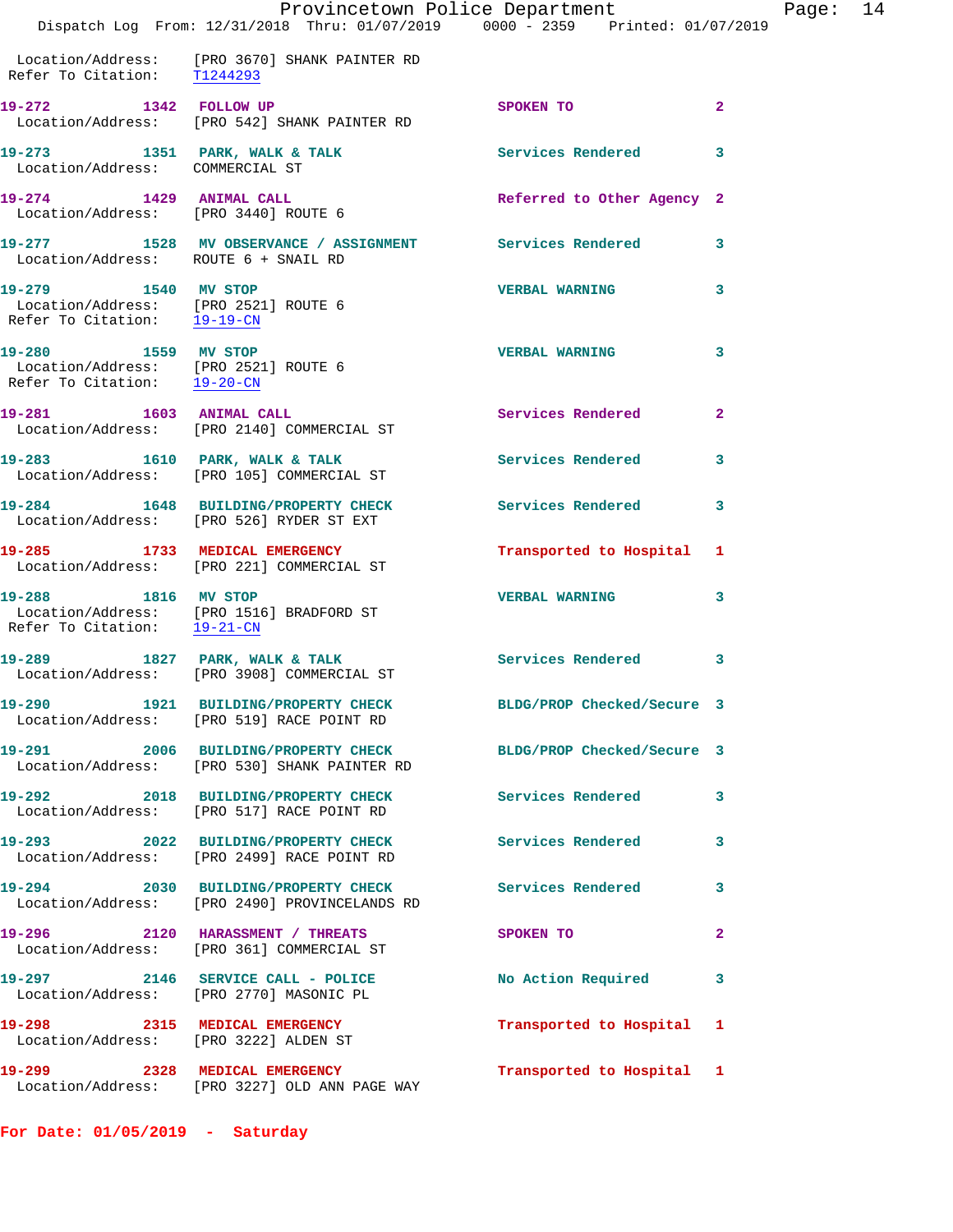Dispatch Log From: 12/31/2018 Thru: 01/07/2019 0000 - 2359 Printed: 01/07/2019

|                                                             | 19-301 0051 PARK, WALK & TALK<br>Location/Address: [PRO 105] COMMERCIAL ST                                  | <b>Services Rendered</b> 3 |                            |
|-------------------------------------------------------------|-------------------------------------------------------------------------------------------------------------|----------------------------|----------------------------|
| 19-302 0053 BAR CHECK                                       | Location/Address: [PRO 3443] COMMERCIAL ST                                                                  | Services Rendered          | 3                          |
|                                                             | 19-303 0059 MV OBSERVANCE / ASSIGNMENT<br>Location/Address: BRADFORD ST + RYDER ST                          | Services Rendered          | 3                          |
|                                                             | 19-304 0149 BUILDING/PROPERTY CHECK<br>Location/Address: [PRO 2540] RACE POINT RD                           | Services Rendered          | 3                          |
|                                                             | 19-305 0154 BUILDING/PROPERTY CHECK<br>Location/Address: [PRO 75] CAPTAIN BERTIES WAY                       | Services Rendered          | $\overline{\phantom{a}}$ 3 |
|                                                             | 19-306 0214 BUILDING/PROPERTY CHECK<br>Location/Address: [PRO 75] CAPTAIN BERTIES WAY                       | BLDG/PROP Checked/Secure 3 |                            |
|                                                             | 19-307 0506 BUILDING/PROPERTY CHECK<br>Location/Address: [PRO 530] SHANK PAINTER RD                         | BLDG/PROP Checked/Secure 3 |                            |
|                                                             | 19-308 0520 BUILDING/PROPERTY CHECK<br>Location/Address: [PRO 1778] SHANK PAINTER RD                        | BLDG/PROP Checked/Secure 3 |                            |
|                                                             | 19-309 0528 BUILDING/PROPERTY CHECK<br>Location/Address: [PRO 175] COMMERCIAL ST                            | <b>Services Rendered</b>   | $\mathbf{3}$               |
| 19-310                                                      | 0531 MV OBSERVANCE / ASSIGNMENT Services Rendered<br>Location/Address: [PRO 2489] BRADFORD ST               | $\sim$ 3                   |                            |
| 19-311 0539 MV STOP                                         | Location/Address: [PRO 433] RYDER ST EXT<br>Refer To Citation: $\frac{19-22-CN}{\pi}$                       | <b>VERBAL WARNING</b>      | 3                          |
| 19-312 0753 FOLLOW UP                                       | Location/Address: [PRO 539] SHANK PAINTER RD                                                                | <b>FOLLOW UP</b>           | $\mathbf{2}$               |
|                                                             | 19-314 0810 MV OBSERVANCE / ASSIGNMENT<br>Location/Address: SNAIL RD + COMMERCIAL ST                        | Services Rendered          | 3                          |
|                                                             | 19-315 0827 BUILDING/PROPERTY CHECK<br>Location/Address: [PRO 3259] MACMILLAN WHARF                         | <b>Services Rendered</b>   | 3                          |
| 19-316                                                      | 0900 MV OBSERVANCE / ASSIGNMENT Services Rendered 3<br>Location/Address: JEROME SMITH RD + SHANK PAINTER RD |                            |                            |
| 19-317 1003 PARK, WALK & TALK                               | Location/Address: [PRO 1892] SHANK PAINTER RD                                                               | Services Rendered 3        |                            |
| Location/Address: [PRO 3287] ROUTE 6                        | 19-318 1019 BUILDING/PROPERTY CHECK BLDG/PROP Checked/Secure 3                                              |                            |                            |
| 19-320 1045 MV HIT & RUN<br>Refer To Accident: 19-1-AC      | Location/Address: [PRO 182] COMMERCIAL ST                                                                   | FOLLOW UP                  | $\mathbf{2}$               |
|                                                             | 19-321 1120 PARK, WALK & TALK<br>Location/Address: [PRO 518] RACE POINT RD                                  | Services Rendered 3        |                            |
|                                                             | 19-322 1142 MV OBSERVANCE / ASSIGNMENT Services Rendered 3<br>Location/Address: STANDISH ST + BRADFORD ST   |                            |                            |
| 19-323 1149 HAZARDS<br>Location/Address: [PRO 2519] ROUTE 6 |                                                                                                             | No Action Required         | $\mathbf{2}$               |
| Location/Address: COMMODORE AVE                             | 19-325 1222 SUSPICIOUS ACTIVITY                                                                             | Services Rendered          | $\mathbf{2}$               |
| 19-326 1302 FOLLOW UP                                       | Location/Address: [PRO 539] SHANK PAINTER RD                                                                | Services Rendered 2        |                            |
|                                                             |                                                                                                             |                            |                            |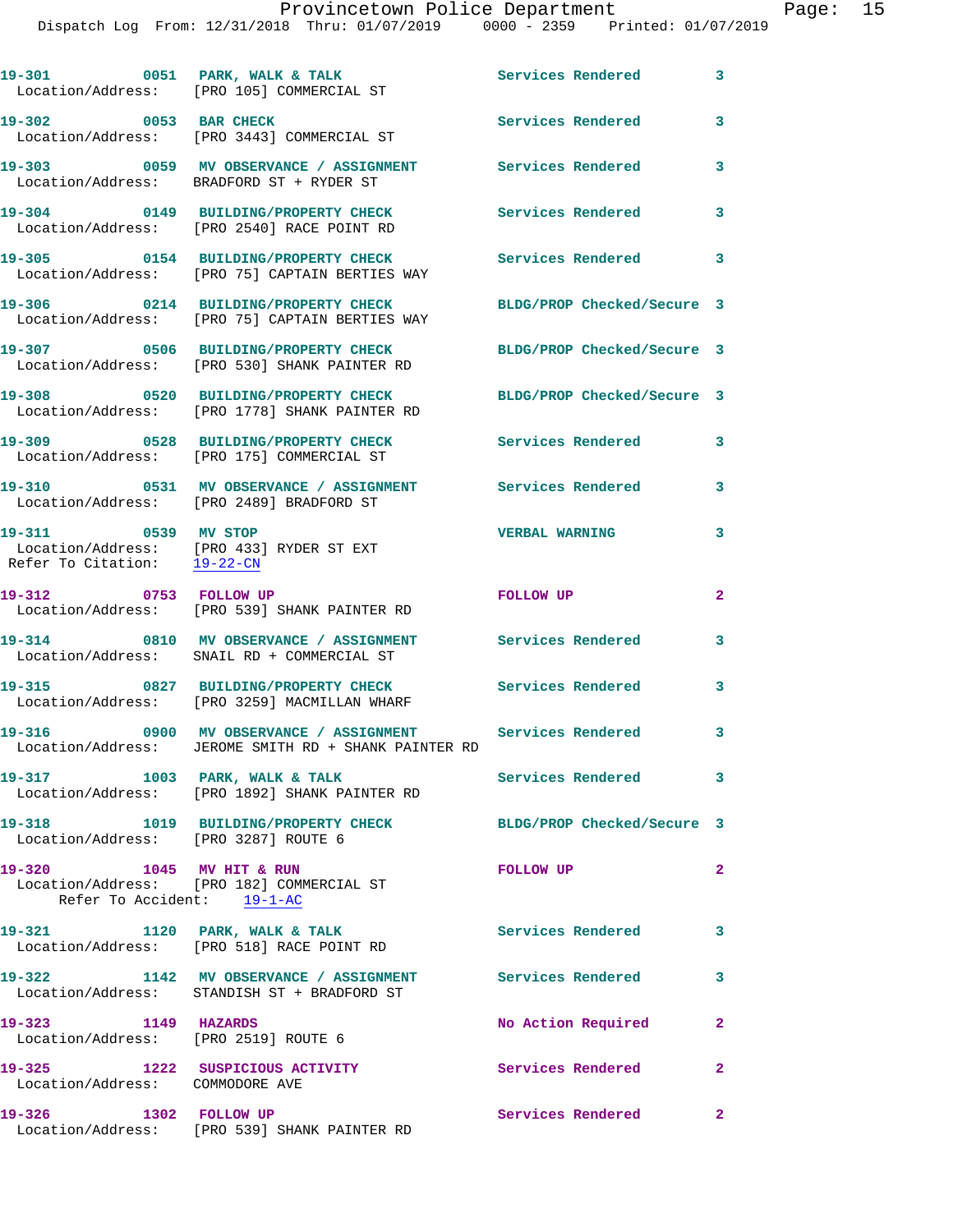|                                                                                           | Provincetown Police Department<br>Dispatch Log From: 12/31/2018 Thru: 01/07/2019 0000 - 2359 Printed: 01/07/2019 |                            |                         |  |  |
|-------------------------------------------------------------------------------------------|------------------------------------------------------------------------------------------------------------------|----------------------------|-------------------------|--|--|
| Refer To Accident: 18-140-AC                                                              |                                                                                                                  |                            |                         |  |  |
|                                                                                           | 19-327 1415 FOLLOW UP<br>Location/Address: [PRO 2283] COMMERCIAL ST                                              | <b>Services Rendered</b>   | $\mathbf{2}$            |  |  |
|                                                                                           | 19-328 1508 LOST PROPERTY<br>Location: TOWN OF PROVINCETOWN                                                      | Services Rendered          | 3                       |  |  |
|                                                                                           | 19-329 1539 BUILDING/PROPERTY CHECK<br>Location/Address: [PRO 526] RYDER ST EXT                                  | Services Rendered          | 3                       |  |  |
|                                                                                           | 19-331 1607 FOLLOW UP<br>Location/Address: [PRO 542] SHANK PAINTER RD                                            | No Action Required         | $\mathbf{2}$            |  |  |
|                                                                                           | 19-333 1613 MV OBSERVANCE / ASSIGNMENT No Action Required<br>Location: [PRO 3672] TOWN LINE                      |                            | 3                       |  |  |
| Location/Address: [PRO 3222] ALDEN ST                                                     | 19-334 1629 BUILDING/PROPERTY CHECK Services Rendered                                                            |                            | 3                       |  |  |
|                                                                                           | 19-335 1703 MV OBSERVANCE / ASSIGNMENT Services Rendered<br>Location/Address: [PRO 4136] BRADFORD ST             |                            | 3                       |  |  |
| Location/Address: [PRO 2520] PRINCE ST                                                    | 19-338 1908 BUILDING/PROPERTY CHECK Services Rendered                                                            |                            | 3                       |  |  |
| 19-339 1935 MV STOP<br>Location/Address: ROUTE 6                                          |                                                                                                                  | <b>VERBAL WARNING</b>      | 3                       |  |  |
| 19-340 1952 FOLLOW UP<br>Location/Address: [PRO 3222] ALDEN ST                            |                                                                                                                  | Services Rendered          | $\mathbf{2}$            |  |  |
| 19-341 1954 MV STOP<br>Location/Address: [PRO 521] ROUTE 6<br>Refer To Citation: 19-23-CN |                                                                                                                  | <b>VERBAL WARNING</b>      | 3                       |  |  |
| 19-342 2024 SUSPICIOUS ACTIVITY                                                           | Location/Address: [PRO 413] CONWELL ST                                                                           | SPOKEN TO                  | $\overline{\mathbf{2}}$ |  |  |
| Location/Address: ROUTE 6 + SNAIL RD                                                      | 19-343 2034 MV OBSERVANCE / ASSIGNMENT Services Rendered                                                         |                            | 3                       |  |  |
|                                                                                           | 19-344 2036 MV OBSERVANCE / ASSIGNMENT<br>Location/Address: [PRO 2818] CONWELL ST                                | Services Rendered          | 3                       |  |  |
| 2048 MV STOP<br>19-345<br>Location/Address: ROUTE 6<br>Refer To Citation: 19-24-CN        |                                                                                                                  | <b>VERBAL WARNING</b>      | 3                       |  |  |
| $19 - 346$<br>Location/Address: [PRO 3672] ROUTE 6<br>Refer To Citation: 19-25-CN         | 2102 MV STOP                                                                                                     | <b>VERBAL WARNING</b>      | 3                       |  |  |
| 19-347 2132 ASSIST CITIZEN                                                                | Location/Address: [PRO 2499] RACE POINT RD                                                                       | Services Rendered          | 3                       |  |  |
| For Date: $01/06/2019$ - Sunday                                                           |                                                                                                                  |                            |                         |  |  |
| 19-349 0009 MV STOP<br>Refer To Citation: 19-26-CN                                        | Location/Address: [PRO 542] SHANK PAINTER RD                                                                     | <b>VERBAL WARNING</b>      | 3                       |  |  |
| $19 - 350$                                                                                | 0021 BUILDING/PROPERTY CHECK<br>Location/Address: [PRO 2540] RACE POINT RD                                       | <b>Services Rendered</b>   | 3                       |  |  |
|                                                                                           | 19-351 0032 BUILDING/PROPERTY CHECK<br>Location/Address: [PRO 526] RYDER ST EXT                                  | BLDG/PROP Checked/Secure 3 |                         |  |  |

**19-352 0033 MV OBSERVANCE / ASSIGNMENT Services Rendered 3** 

Location/Address: ROUTE 6 + SNAIL RD

Page: 16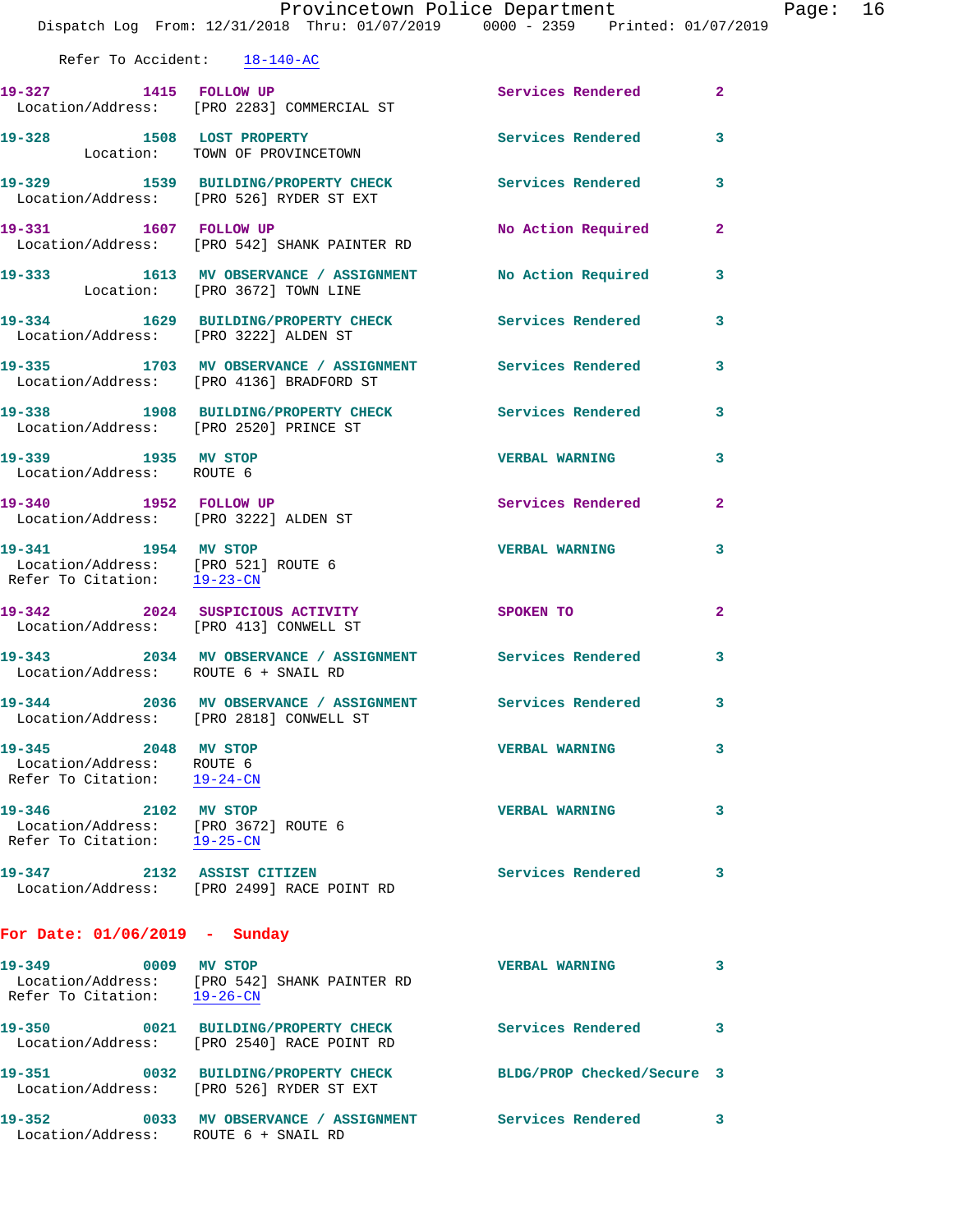|                                                                                                                 | 19-353 0038 PARK, WALK & TALK<br>Location/Address: [PRO 105] COMMERCIAL ST                              | Services Rendered 3        |              |
|-----------------------------------------------------------------------------------------------------------------|---------------------------------------------------------------------------------------------------------|----------------------------|--------------|
|                                                                                                                 | 19-354 0110 BUILDING/PROPERTY CHECK<br>Location/Address: [PRO 2483] COMMERCIAL ST                       | BLDG/PROP Checked/Secure 3 |              |
| Location/Address: [PRO 2520] PRINCE ST                                                                          | 19-355 0117 BUILDING/PROPERTY CHECK                                                                     | BLDG/PROP Checked/Secure 3 |              |
|                                                                                                                 | 19-357 0209 MV OBSERVANCE / ASSIGNMENT Services Rendered 3<br>Location/Address: [PRO 2489] BRADFORD ST  |                            |              |
|                                                                                                                 | 19-358 0220 BUILDING/PROPERTY CHECK<br>Location/Address: [PRO 530] SHANK PAINTER RD                     | BLDG/PROP Checked/Secure 3 |              |
|                                                                                                                 | 19-359 0246 BUILDING/PROPERTY CHECK<br>Location/Address: [PRO 564] BAYBERRY AVE                         | Services Rendered 3        |              |
|                                                                                                                 | 19-360 0257 BUILDING/PROPERTY CHECK<br>Location/Address: [PRO 2977] COMMERCIAL ST                       | BLDG/PROP Checked/Secure 3 |              |
| Location/Address: ROUTE 6                                                                                       | 19-361 0509 MV OBSERVANCE / ASSIGNMENT Services Rendered 3                                              |                            |              |
|                                                                                                                 | 19-362 0529 BUILDING/PROPERTY CHECK<br>Location/Address: [PRO 1778] SHANK PAINTER RD                    | BLDG/PROP Checked/Secure 3 |              |
|                                                                                                                 | 19-363 0613 BUILDING/PROPERTY CHECK<br>Location/Address: [PRO 447] JEROME SMITH RD                      | BLDG/PROP Checked/Secure 3 |              |
|                                                                                                                 | $19-364$ 0738 PARK, WALK & TALK<br>Location/Address: [PRO 2500] COMMERCIAL ST                           | Services Rendered          | 3            |
|                                                                                                                 | 19-365 0835 BUILDING/PROPERTY CHECK<br>Location/Address: [PRO 2490] PROVINCELANDS RD                    | <b>Services Rendered</b>   | 3            |
| 19-366 0942 MEDICAL EMERGENCY                                                                                   | Location/Address: [PRO 440] HARRY KEMP WAY                                                              | Transported to Hospital 1  |              |
| 19-367 0951 MV STOP<br>Location/Address: [PRO 94] BRADFORD ST<br>Refer To Citation: $\frac{19-27-\text{CN}}{2}$ |                                                                                                         | <b>VERBAL WARNING</b>      | 3            |
|                                                                                                                 | 19-369 1013 BUILDING/PROPERTY CHECK Services Rendered 3<br>Location/Address: [PRO 3259] MACMILLAN WHARF |                            |              |
|                                                                                                                 | 19-370 1046 MV OBSERVANCE / ASSIGNMENT VERBAL WARNING<br>Location/Address: BRADFORD ST + STANDISH ST    |                            | 3            |
| 19-371 1123 MV STOP<br>Location/Address: CONWELL ST<br>Refer To Citation: 19-28-CN                              |                                                                                                         | <b>VERBAL WARNING</b>      | 3            |
|                                                                                                                 | 19-372 1136 MEDICAL EMERGENCY<br>Location/Address: [PRO 1387] JEROME SMITH RD                           | Transported to Hospital 1  |              |
|                                                                                                                 | 19-373 1151 BUILDING/PROPERTY CHECK<br>Location/Address: [PRO 2539] RYDER ST EXT                        | Services Rendered          | $\mathbf{3}$ |
| 19-374 1158 ASSIST CITIZEN<br>Refer To Accident: 19-2-AC                                                        | Location/Address: [PRO 3296] SHANK PAINTER RD                                                           | SPOKEN TO                  | 3            |
|                                                                                                                 | 19-375 1352 LOST PROPERTY<br>Location/Address: [PRO 2512] JEROME SMITH RD                               | <b>Services Rendered</b>   | 3            |
| Location/Address: [PRO 3440] ROUTE 6                                                                            | 19-376 1546 MV OBSERVANCE / ASSIGNMENT Services Rendered 3                                              |                            |              |
| 19-378                                                                                                          | 1639 BUILDING/PROPERTY CHECK Services Rendered 3                                                        |                            |              |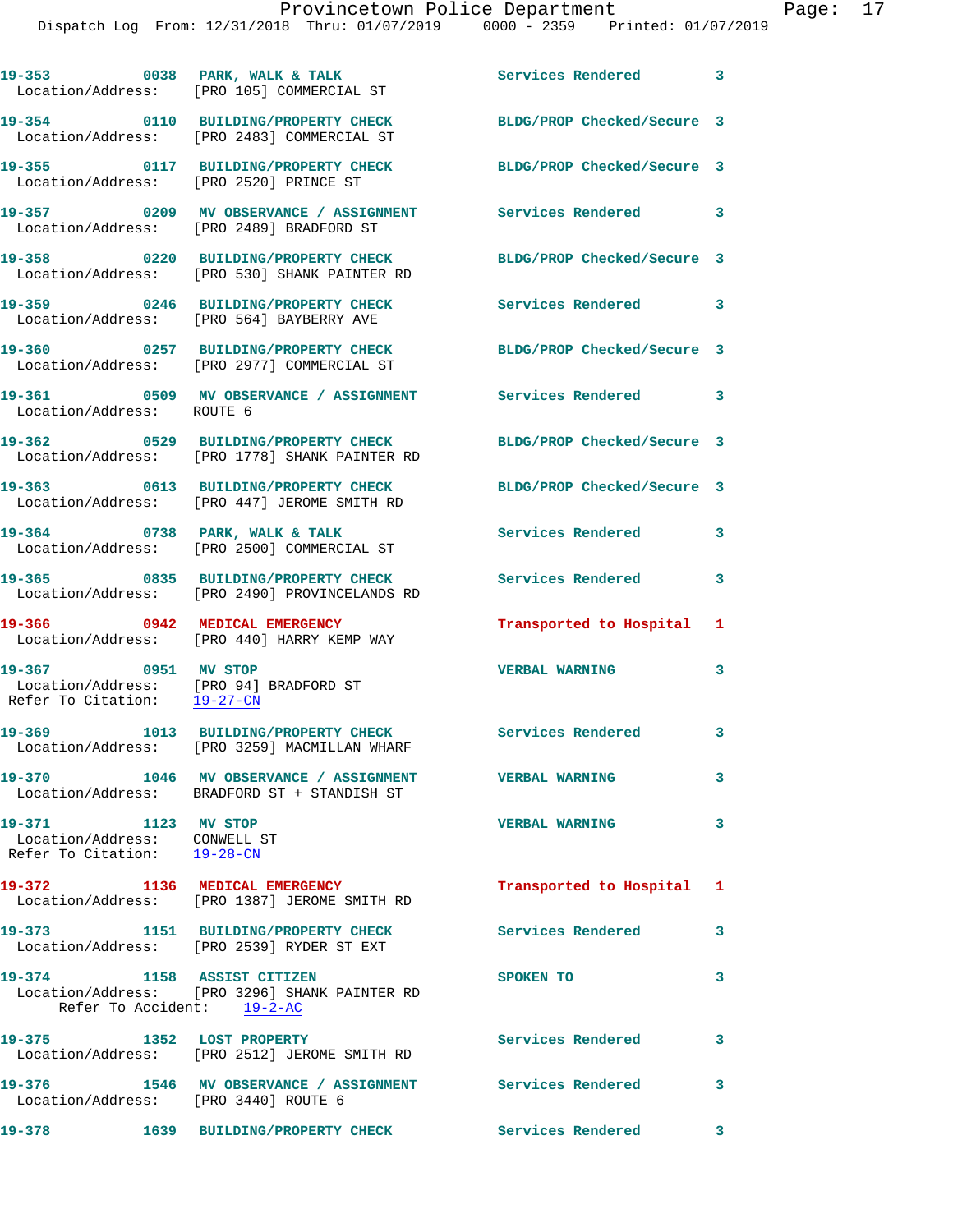|                                                                                              | Dispatch Log From: 12/31/2018 Thru: 01/07/2019 0000 - 2359 Printed: 01/07/2019                                   | Provincetown Police Department |              | Page: | 18 |
|----------------------------------------------------------------------------------------------|------------------------------------------------------------------------------------------------------------------|--------------------------------|--------------|-------|----|
| Location/Address: [PRO 3222] ALDEN ST                                                        |                                                                                                                  |                                |              |       |    |
|                                                                                              | 19-379 1719 BUILDING/PROPERTY CHECK Services Rendered 3<br>Location/Address: [PRO 2977] COMMERCIAL ST            |                                |              |       |    |
|                                                                                              | 19-380 1756 BUILDING/PROPERTY CHECK<br>Location/Address: [PRO 3165] RACE POINT RD                                | BLDG/PROP Checked/Secure 3     |              |       |    |
| 19-382 1800 MV STOP<br>Location/Address: ROUTE 6 + SNAIL RD<br>Refer To Citation: T1244269   |                                                                                                                  | Citation / Warning Issue 3     |              |       |    |
| Location/Address: TIN PAN ALLEY RD                                                           | 19-381 1801 BUILDING/PROPERTY CHECK Services Rendered                                                            |                                | 3            |       |    |
|                                                                                              | 19-383 1818 BUILDING/PROPERTY CHECK<br>Location/Address: [PRO 3259] MACMILLAN WHARF                              | Services Rendered              | 3            |       |    |
| 19-385 1822 BAR CHECK                                                                        | Location/Address: [PRO 399] COMMERCIAL ST                                                                        | BLDG/PROP Checked/Secure 3     |              |       |    |
|                                                                                              | 19-386 1841 MV OBSERVANCE / ASSIGNMENT Services Rendered<br>Location/Address: SHANK PAINTER RD + JEROME SMITH RD |                                | 3            |       |    |
| 19-387 1847 MV STOP<br>Refer To Citation: 19-29-CN                                           | Location/Address: [PRO 338] SHANK PAINTER RD                                                                     | <b>VERBAL WARNING</b>          | 3            |       |    |
| 19-388 1854 MV STOP<br>Location/Address: [PRO 94] BRADFORD ST<br>Refer To Citation: 19-30-CN |                                                                                                                  | <b>VERBAL WARNING</b>          | 3            |       |    |
| 19-390 1903 MV COMPLAINT                                                                     | Location/Address: [PRO 3670] SHANK PAINTER RD                                                                    | Could Not Locate               | $\mathbf{2}$ |       |    |
| 19-389 1905 ASSIST CITIZEN<br>Location/Address: BRADFORD ST                                  |                                                                                                                  | SPOKEN TO                      | 3            |       |    |
| 19-391 1924 ALARM - GENERAL<br>Location/Address: [PRO 2215] OPPEN LN                         |                                                                                                                  | BLDG/PROP Checked/Secure 1     |              |       |    |
| 19-392 1929 ALARM - GENERAL                                                                  | Location/Address: [PRO 733] BRADFORD ST                                                                          | BLDG/PROP Checked/Secure 1     |              |       |    |
| 19-393 2009 MV STOP<br>Location/Address: ROUTE 6 + SNAIL RD<br>Refer To Citation: 19-31-CN   |                                                                                                                  | <b>VERBAL WARNING</b>          | 3            |       |    |
|                                                                                              | 19-394 2017 MV OBSERVANCE / ASSIGNMENT Services Rendered<br>Location/Address: BRADFORD ST + HOWLAND ST           |                                | 3            |       |    |
|                                                                                              | 19-396 2102 BUILDING/PROPERTY CHECK<br>Location/Address: [PRO 515] RACE POINT RD                                 | Services Rendered              | 3            |       |    |
|                                                                                              | 19-397 2110 BUILDING/PROPERTY CHECK<br>Location/Address: [PRO 2499] RACE POINT RD                                | Services Rendered              | 3            |       |    |
|                                                                                              | 19-398 2112 BUILDING/PROPERTY CHECK<br>Location/Address: [PRO 517] RACE POINT RD                                 | <b>Services Rendered</b>       | 3            |       |    |
|                                                                                              | 19-399 2116 BUILDING/PROPERTY CHECK<br>Location/Address: [PRO 2540] RACE POINT RD                                | <b>Services Rendered</b>       | 3            |       |    |
|                                                                                              | 19-400 2120 BUILDING/PROPERTY CHECK<br>Location/Address: [PRO 2490] PROVINCELANDS RD                             | Services Rendered              | 3            |       |    |
|                                                                                              | 19-401  2137 MV OBSERVANCE / ASSIGNMENT Services Rendered<br>Location/Address: BRADFORD ST + RYDER ST            |                                | 3            |       |    |
| Location/Address: ROUTE 6 + SNAIL RD                                                         | 19-402 2140 MV OBSERVANCE / ASSIGNMENT Services Rendered                                                         |                                | 3            |       |    |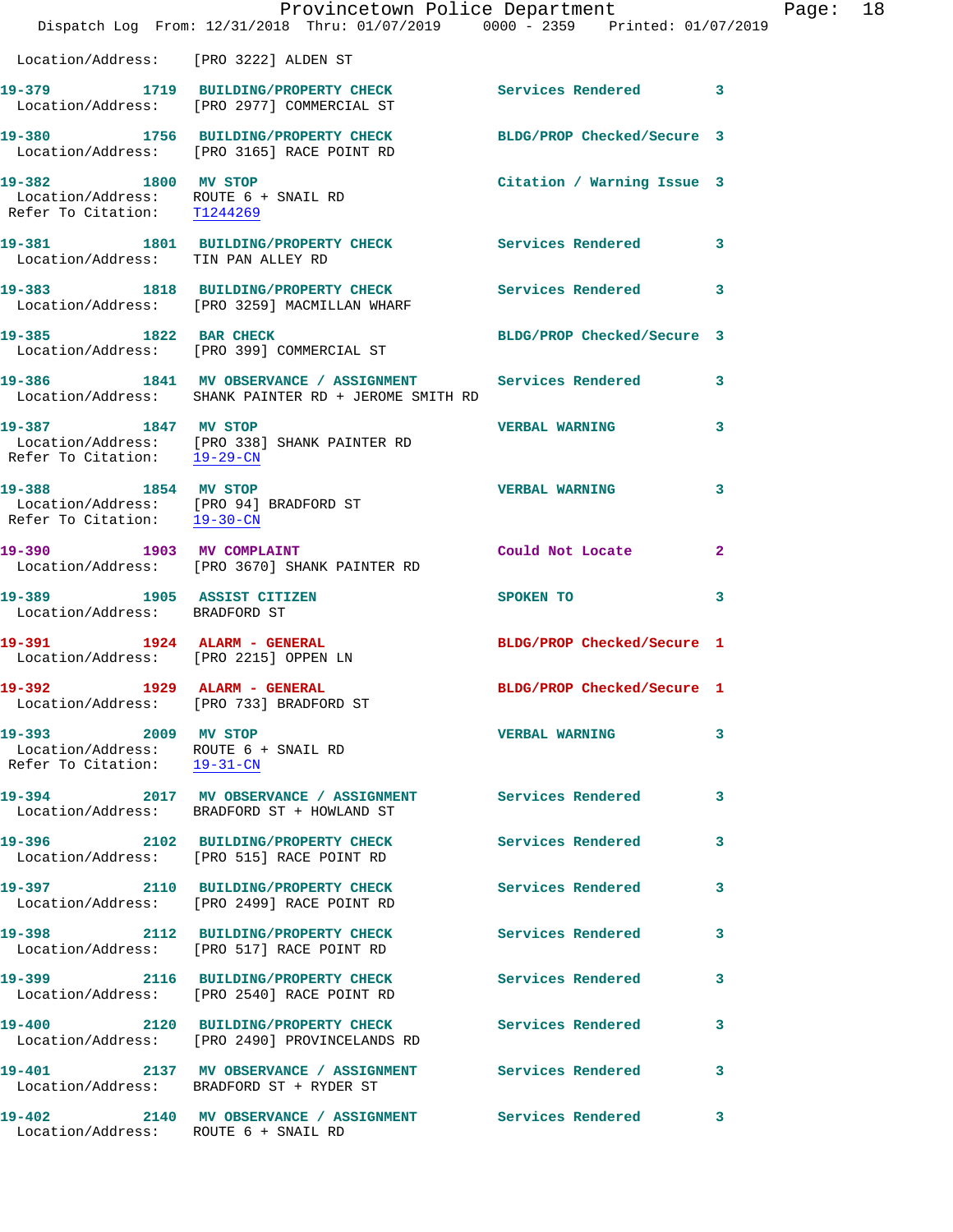| Location/Address: [PRO 1780] JOHNSON ST                                                      | 19-403 2344 BUILDING/PROPERTY CHECK                                                                   | BLDG/PROP Checked/Secure 3 |              |
|----------------------------------------------------------------------------------------------|-------------------------------------------------------------------------------------------------------|----------------------------|--------------|
|                                                                                              | 19-404 2352 BUILDING/PROPERTY CHECK<br>Location/Address: [PRO 3259] MACMILLAN WHARF                   | Services Rendered 3        |              |
| For Date: $01/07/2019$ - Monday                                                              |                                                                                                       |                            |              |
| 19-405 0011 FOLLOW UP<br>Location/Address: [PRO 3222] ALDEN ST<br>Refer To Accident: 19-1-AC |                                                                                                       | Services Rendered 2        |              |
|                                                                                              | 19-406 0026 BUILDING/PROPERTY CHECK<br>Location/Address: [PRO 516] RACE POINT RD                      | BLDG/PROP Checked/Secure 3 |              |
| Location/Address: ROUTE 6 + HOWLAND ST                                                       | 19-407 0042 MV OBSERVANCE / ASSIGNMENT Services Rendered                                              |                            | 3            |
|                                                                                              | 19-408 0044 PARK, WALK & TALK<br>Location/Address: [PRO 539] SHANK PAINTER RD                         | Services Rendered          | 3            |
|                                                                                              | 19-409 0107 BUILDING/PROPERTY CHECK<br>Location/Address: [PRO 2499] RACE POINT RD                     | <b>Services Rendered</b>   | $\mathbf{3}$ |
| 19-410                                                                                       | 0116 MV OBSERVANCE / ASSIGNMENT Services Rendered 3<br>Location/Address: BRADFORD ST + HIGH POLE HL   |                            |              |
|                                                                                              | 19-411 0143 BUILDING/PROPERTY CHECK<br>Location/Address: [PRO 440] HARRY KEMP WAY                     | BLDG/PROP Checked/Secure 3 |              |
| 19-412<br>Location/Address: [PRO 1176] TREMONT ST                                            | 0202 BUILDING/PROPERTY CHECK                                                                          | Services Rendered 3        |              |
| Location/Address: ROUTE 6 + SNAIL RD                                                         | 19-413 0242 MV OBSERVANCE / ASSIGNMENT Services Rendered                                              |                            | $\mathbf{3}$ |
|                                                                                              | 19-414 0319 BUILDING/PROPERTY CHECK<br>Location/Address: [PRO 182] COMMERCIAL ST                      | BLDG/PROP Checked/Secure 3 |              |
|                                                                                              | 19-415 0451 BUILDING/PROPERTY CHECK<br>Location/Address: [PRO 379] COMMERCIAL ST                      | BLDG/PROP Checked/Secure 3 |              |
|                                                                                              | 19-416 0521 MV OBSERVANCE / ASSIGNMENT Services Rendered 3<br>Location/Address:    ROUTE 6 + SNAIL RD |                            |              |
| 19-417 0600 MV STOP<br>Location/Address: ROUTE 6<br>Refer To Citation: 19-32-CN              |                                                                                                       | <b>VERBAL WARNING</b>      | $\mathbf{3}$ |
| 19-418<br>Location/Address: [PRO 3921] ROUTE 6                                               | 0616 BUILDING/PROPERTY CHECK                                                                          | BLDG/PROP Checked/Secure 3 |              |
| 19-419 0619 FOLLOW UP<br>Location/Address: SHANK PAINTER RD                                  |                                                                                                       | Services Rendered          | $\mathbf{2}$ |
| 19-420                                                                                       | 0745 BUILDING/PROPERTY CHECK<br>Location/Address: [PRO 3430] COMMERCIAL ST                            | <b>Services Rendered</b>   | $\mathbf{3}$ |
|                                                                                              | 19-421 0747 BUILDING/PROPERTY CHECK<br>Location/Address: [PRO 525] COMMERCIAL ST                      | <b>Services Rendered</b>   | 3            |
| 19-426 0800 GENERAL INFO<br>Location/Address: WINTHROP ST                                    |                                                                                                       | Services Rendered          | $\mathbf{3}$ |
| 19-422 0810 AT SCHOOL<br>Location/Address: [PRO 569] WINSLOW ST                              |                                                                                                       | Services Rendered          | 3            |
| 19-423                                                                                       | 0813 BUILDING/PROPERTY CHECK                                                                          | <b>Services Rendered</b>   | 3            |

Location/Address: [PRO 2483] COMMERCIAL ST